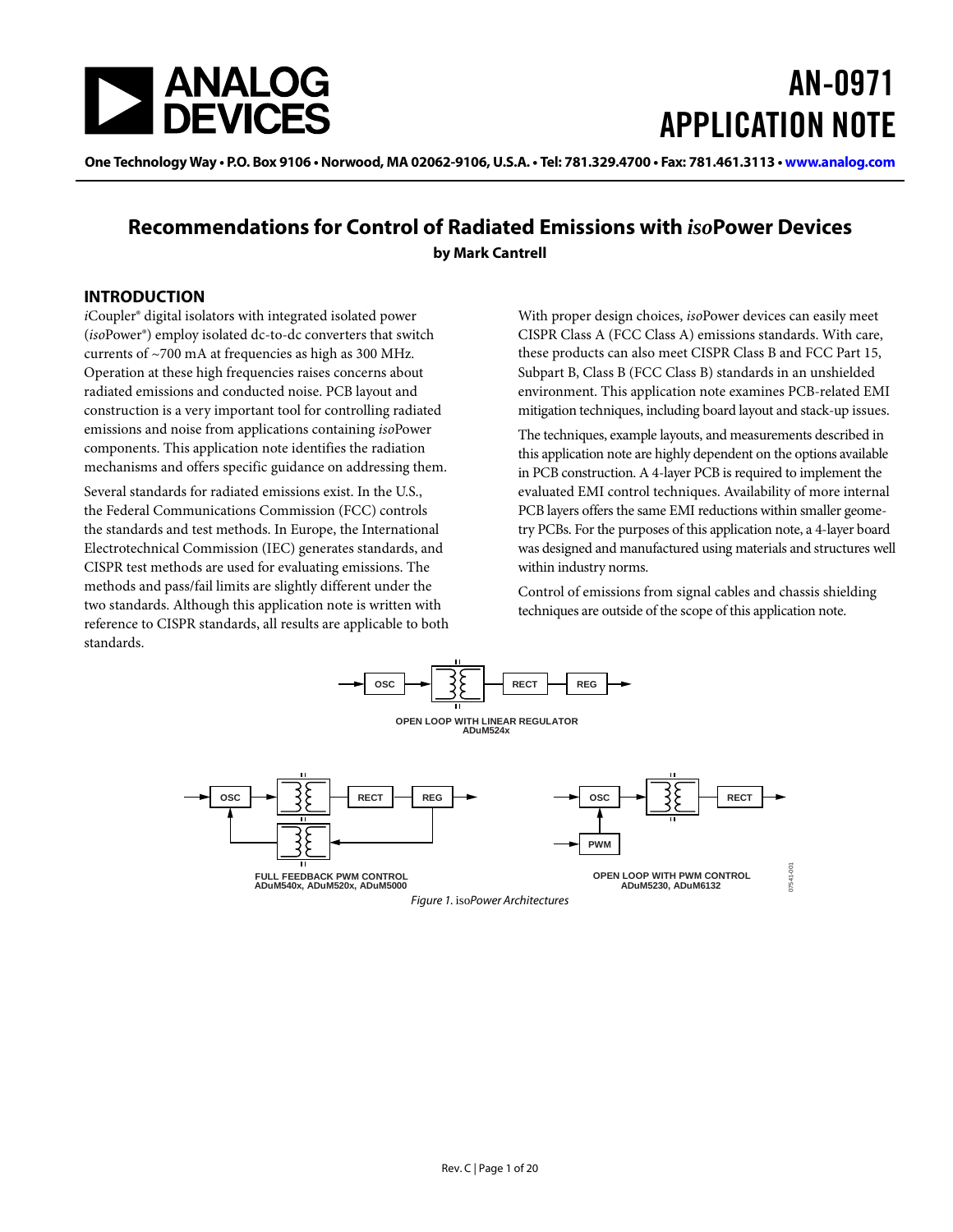## TABLE OF CONTENTS

### <span id="page-1-0"></span>**REVISION HISTORY**

#### **1/14—Rev. B to Rev. C**

| Added Table 1 and changes to and moved <i>isoPower Overview</i> |  |
|-----------------------------------------------------------------|--|
|                                                                 |  |
|                                                                 |  |
|                                                                 |  |
|                                                                 |  |
| Changes to Interplane Capacitive Bypassing Section  9           |  |

#### **6/11—Rev. A to Rev. B**

| Changes to Introduction Section, isoPower Overview Section,   |  |
|---------------------------------------------------------------|--|
|                                                               |  |
| Changes to Edge Emissions Section and Input-to-Output         |  |
|                                                               |  |
| Added Figure 3; Renumbered Sequentially  3                    |  |
| Changes to Sources of Conducted Noise Section  5              |  |
|                                                               |  |
| Changes to EMI Mitigation Techniques Section and Input-to-    |  |
|                                                               |  |
| Added Safety Rated Capacitor Section and Stitching            |  |
|                                                               |  |
| Added Floating Capacitive Structure Section and Gap Overlap   |  |
|                                                               |  |
|                                                               |  |
|                                                               |  |
|                                                               |  |
|                                                               |  |
|                                                               |  |
|                                                               |  |
| Replaced Buried Capacitance Bypassing Section with Interplane |  |
|                                                               |  |
|                                                               |  |

| Operating Load and Voltage Dependence 16  |  |
|-------------------------------------------|--|
|                                           |  |
|                                           |  |
|                                           |  |
| Example 2-Reinforced Insulation Board  18 |  |
|                                           |  |
|                                           |  |
|                                           |  |
|                                           |  |

| Changes to Figure 12 and Power Reduction Section9            |
|--------------------------------------------------------------|
|                                                              |
| Deleted Appendix A-A Design Example Section, Figure 16,      |
|                                                              |
|                                                              |
| Changes to Recommended Design Practices Section  10          |
| Changes to Meeting Isolation Standards Section 11            |
|                                                              |
|                                                              |
| Replaced Example Board Section with Evaluating PCB           |
|                                                              |
|                                                              |
|                                                              |
|                                                              |
| Added Stitching Capacitance Results Section, Figure 18, and  |
|                                                              |
| Added Figure 20, Edge Guarding Results Section, Table 3, and |
|                                                              |
| Added Operating Load and Voltage Dependence Section,         |
| Figure 22, Figure 23, and Interplane Capacitance Section  15 |
| Added Integrating Techniques Section, Figure 24, Example 1-  |
| Basic Insulation Board Section, Table 4, and Figure 25  16   |
| Added Figure 26 Through Figure 30, Example 2-Reinforced      |
|                                                              |
| Added Additional Layout Considerations Section and           |
|                                                              |
| Changes to Conclusions Section and References Section 19     |

#### **3/09—Rev. 0 to Rev. A**

**6/08—Revision 0: Initial Version**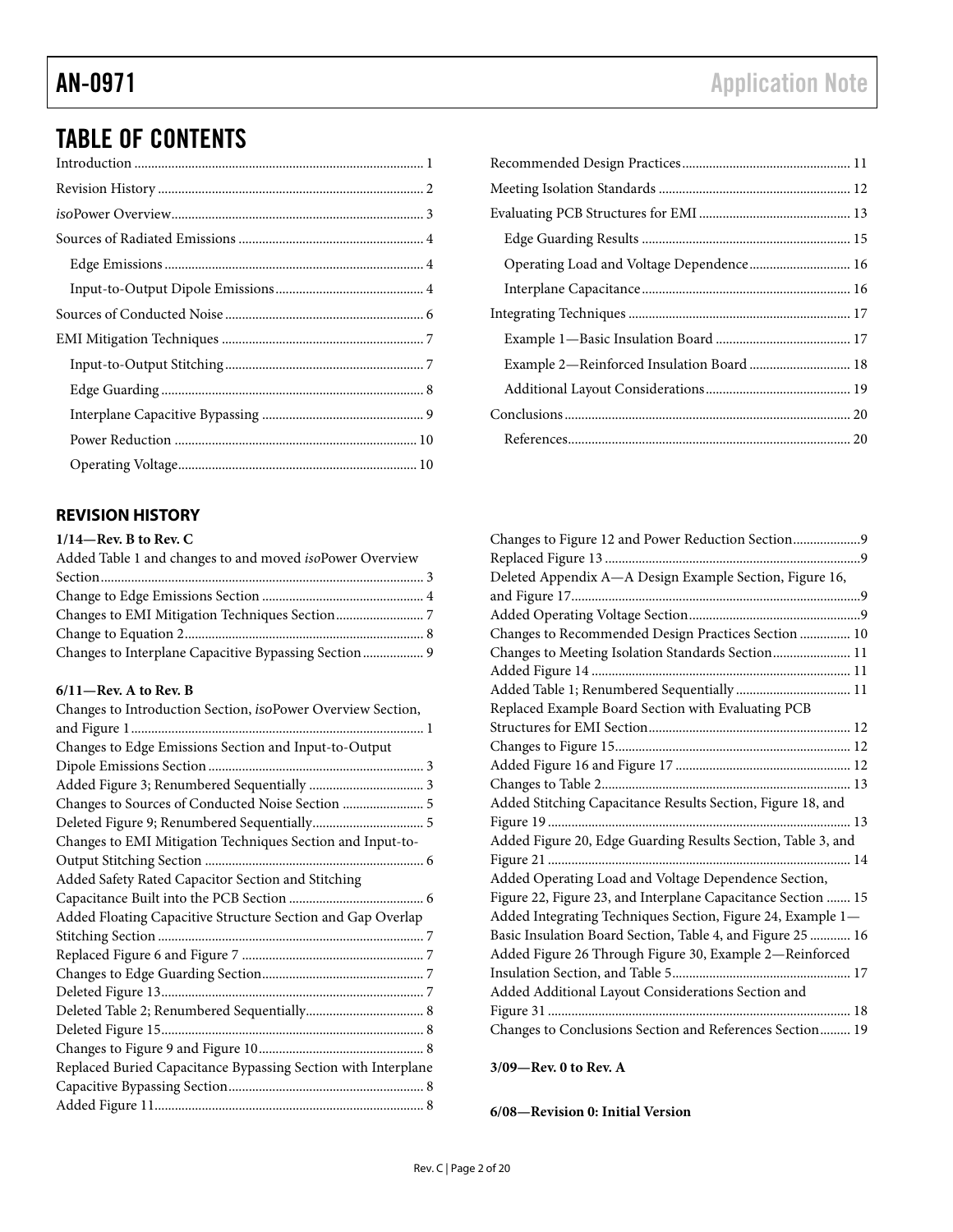## <span id="page-2-0"></span>*iso*POWER OVERVIEW

The *iso*Power products shown in [Table 1](#page-2-1) represent a significant step forward in isolation technology. Analog Devices, Inc., has leveraged their experience in micro-transformer design to create chip scale dc-to-dc power converters. These power converters are incorporated into Analog Devices signal isolation products. Power levels of up to one-half watt are available, at output voltages ranging from 3.3 V to 15 V. *iso*Power is used to power the secondary side of the *i*Coupler data channels as well as to provide power to off-chip loads.

Because the Analog Devices standard data couplers use a similar magnetic technology, EMI can be an issue in data-only *i*Couplers and the data channels of *iso*Power devices. Emissions from data channels are addressed in th[e AN-1109 Application Note,](http://www.analog.com/an-1109?doc=an-0971.pdf) *Control of Radiated Emissions in* i*Coupler Devices*.

Analog Devices uses several power architectures to achieve desired design goals, such as efficiency, small size, and high output voltage (see [Figure 1\)](#page-0-1).

These architectures have three common elements: a transformer to couple power to the secondary side of the *i*Coupler, an oscillator tank circuit that switches current into the transformer at an optimum frequency for efficient power transfer, and a rectifier that recreates a dc level on the secondary side. Several regulation methods are used in these products.

The physics of the transformer requires that the oscillator circuit switch current into the transformer at a rate ranging from between 180 MHz and 300 MHz. The rectifier circuit on the secondary side effectively doubles this frequency during the rectification process.

These functions are common in switching power supplies; however, the operating frequency is three orders of magnitude higher than a standard dc-to-dc converter. Noise generated by the operation of the converter into the 30 MHz to 1 GHz range is of concern for radiated emissions.

<span id="page-2-1"></span>

| <b>Open-Loop with Linear</b><br>Regulator | <b>Open-Loop with Primary Side</b><br><b>PWM Control</b> | <b>High Power Full Feedback</b><br><b>PWM Control</b> | <b>Low Power Full Feedback</b><br><b>PWM Control</b> |
|-------------------------------------------|----------------------------------------------------------|-------------------------------------------------------|------------------------------------------------------|
| <b>ADuM5240</b>                           | <b>ADuM5230</b>                                          | <b>ADuM5000</b>                                       | <b>ADuM5010</b>                                      |
| <b>ADuM5241</b>                           | ADuM6132                                                 | <b>ADuM5200</b>                                       | <b>ADuM5210</b>                                      |
| <b>ADuM5242</b>                           |                                                          | <b>ADuM5201</b>                                       | <b>ADuM5211</b>                                      |
|                                           |                                                          | <b>ADuM5202</b>                                       | <b>ADuM5212</b>                                      |
|                                           |                                                          | <b>ADuM5400</b>                                       | ADuM6010                                             |
|                                           |                                                          | <b>ADuM5401</b>                                       | ADuM6210                                             |
|                                           |                                                          | <b>ADuM5402</b>                                       | ADuM6211                                             |
|                                           |                                                          | <b>ADuM5403</b>                                       | ADuM6212                                             |
|                                           |                                                          | <b>ADuM5404</b>                                       |                                                      |
|                                           |                                                          | <b>ADuM6000</b>                                       |                                                      |
|                                           |                                                          | <b>ADuM6200</b>                                       |                                                      |
|                                           |                                                          | <b>ADuM6201</b>                                       |                                                      |
|                                           |                                                          | <b>ADuM6202</b>                                       |                                                      |
|                                           |                                                          | <b>ADuM6400</b>                                       |                                                      |
|                                           |                                                          | <b>ADuM6401</b>                                       |                                                      |
|                                           |                                                          | <b>ADuM6402</b>                                       |                                                      |
|                                           |                                                          | ADuM6403                                              |                                                      |
|                                           |                                                          | <b>ADuM6404</b>                                       |                                                      |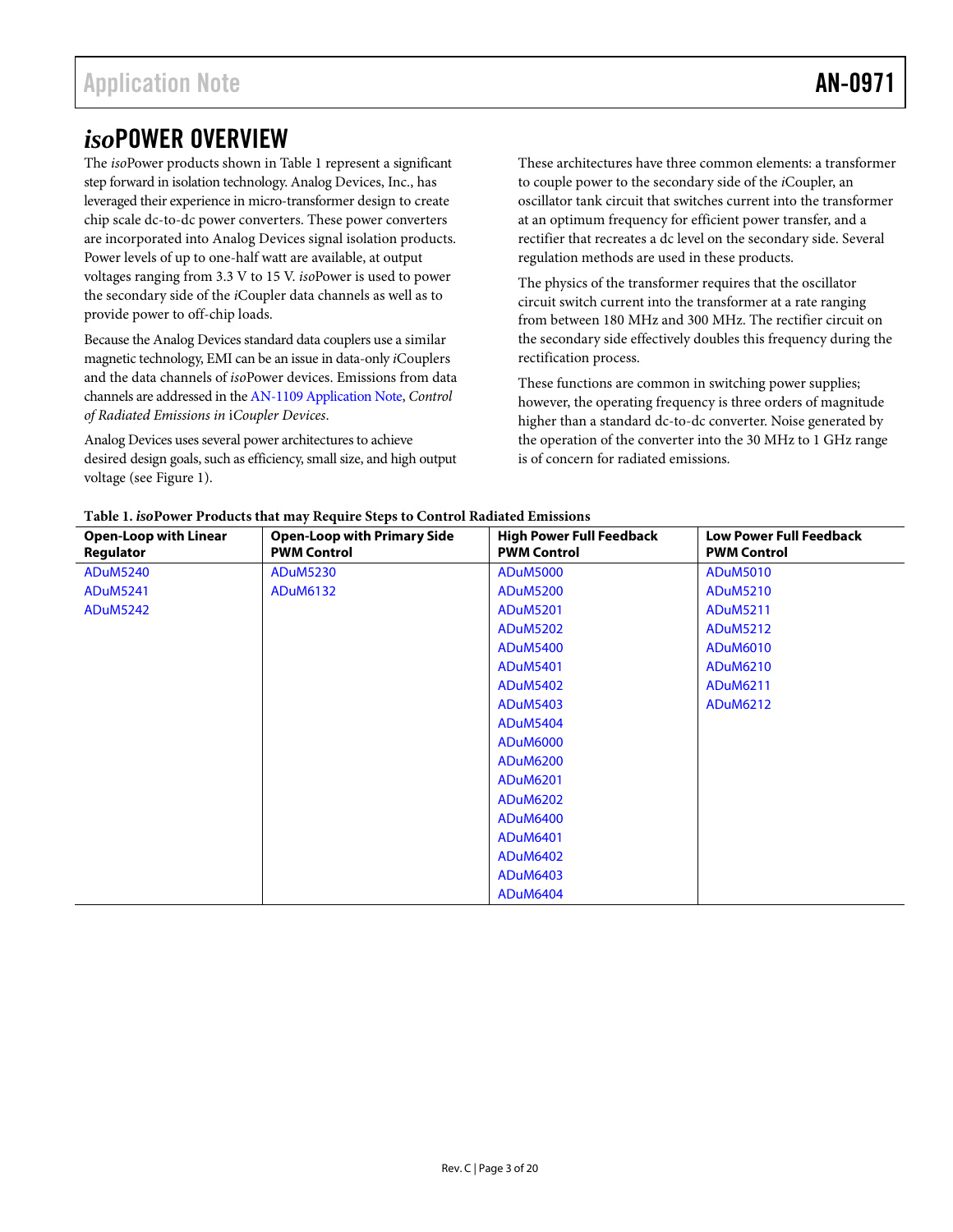## <span id="page-3-0"></span>SOURCES OF RADIATED EMISSIONS

There are two sources of emissions in PCBs where *iso*Power is used: edge emissions and input-to-output dipole emissions.

### <span id="page-3-1"></span>**EDGE EMISSIONS**

Edge emissions occur when unintended currents meet the edges of ground and power planes. These unintended currents can originate from

- Ground and power noise generated by inadequate bypass of high power current sinks.
- Cylindrically radiated magnetic fields coming from inductive via penetrations radiated out between board layers eventually meeting the board edge.
- Strip line image charge currents spreading from high frequency signal lines routed too close to the edge of the board.

Edge emissions are generated (se[e Figure 2\)](#page-3-3) where differential noise from many sources meets the edge of the board, leaking out of a plane-to-plane space and acting as a wave guide.



<span id="page-3-3"></span>*Figure 2. Edge Radiation From an Edge Matched Ground Power Pair*



<span id="page-3-4"></span>*Figure 3. Edge Radiation From an Edge Mismatched Power Ground Pair*

At the edge boundary, there are two limiting conditions. The edges of the ground and power planes are lined up, as shown in [Figure 2,](#page-3-3) or one edge is pulled back by some amount, as shown in [Figure 3.](#page-3-4) In the first case of lined up edges, there is some reflection back into the PCB and some transmission of the fields out of the PCB. In the second case, the edge of the boards makes a structure similar to the edge of a patch antenna. When the edges mismatch by >20h, where h is the plane to plane spacing, the fields couple out of the PCB very efficiently, resulting in very high emissions. These two limiting cases become important to discussions of edge treatment of the PCB.

### <span id="page-3-2"></span>**INPUT-TO-OUTPUT DIPOLE EMISSIONS**

Input-to-output dipole radiation is generated by driving a current source across a gap between ground planes. This is the predominant mechanism for radiation for *iso*Power applications. Isolated power supplies, by their very nature, drive energy across gaps in ground planes. The inability of high frequency image charges associated with the power signal to cross the boundary causes differential signals across the gap

driving the dipole. In many cases, this is a very large dipole as shown in [Figure 4.](#page-3-5) A similar mechanism causes high frequency signal lines to radiate when crossing splits in the ground and power planes. This type of radiation is predominantly perpendicular to the gap in the ground planes.





<span id="page-3-5"></span>The [ADuM5400,](http://www.analog.com/adum5400?doc=an-0971.pdf) [ADuM5401,](http://www.analog.com/adum5401?doc=an-0971.pdf) [ADuM5402,](http://www.analog.com/adum5402?doc=an-0971.pdf) [ADuM5403,](http://www.analog.com/adum5403?doc=an-0971.pdf) and [ADuM5404](http://www.analog.com/adum5404?doc=an-0971.pdf) devices serves as good examples of the issues involved in generating and mitigating emissions. The oscillator tank circuit in these devices runs at approximately 180 MHz. It can regulate its output to either 5 V or 3.3 V under the control of a pin on the secondary side. The input voltage can be in the 3 V to 5 V range. The highest power operating mode is 5 V input and 5 V output and is the primary configuration examined in this application note.

When operating under a full 100 mA output load, the average input current is about 290 mA. This means that the peak current in the tank circuit is about twice that value at a switching rate of 180 MHz.

The component's bypass capacitor is supposed to provide this high frequency current locally. This is a lot of current for a bypass capacitor to handle. The capacitor must provide large charge reserves. At the same time, the capacitor must have a very low series resistance at 180 MHz. Even with multiple low ESR capacitors near the pins, an inductively limited bypass allows voltage transients, and the noise is injected onto the ground and power planes.

Power transfers to the output side where it is rectified into dc. The rectification process doubles the tank frequency to 360 MHz. The input-to-output emissions are both at the rectification frequency and the tank frequency, along with some higher harmonics[. Figure 5](#page-4-0) shows worst-case data collected on a 2-layer evaluation board with a near field probe.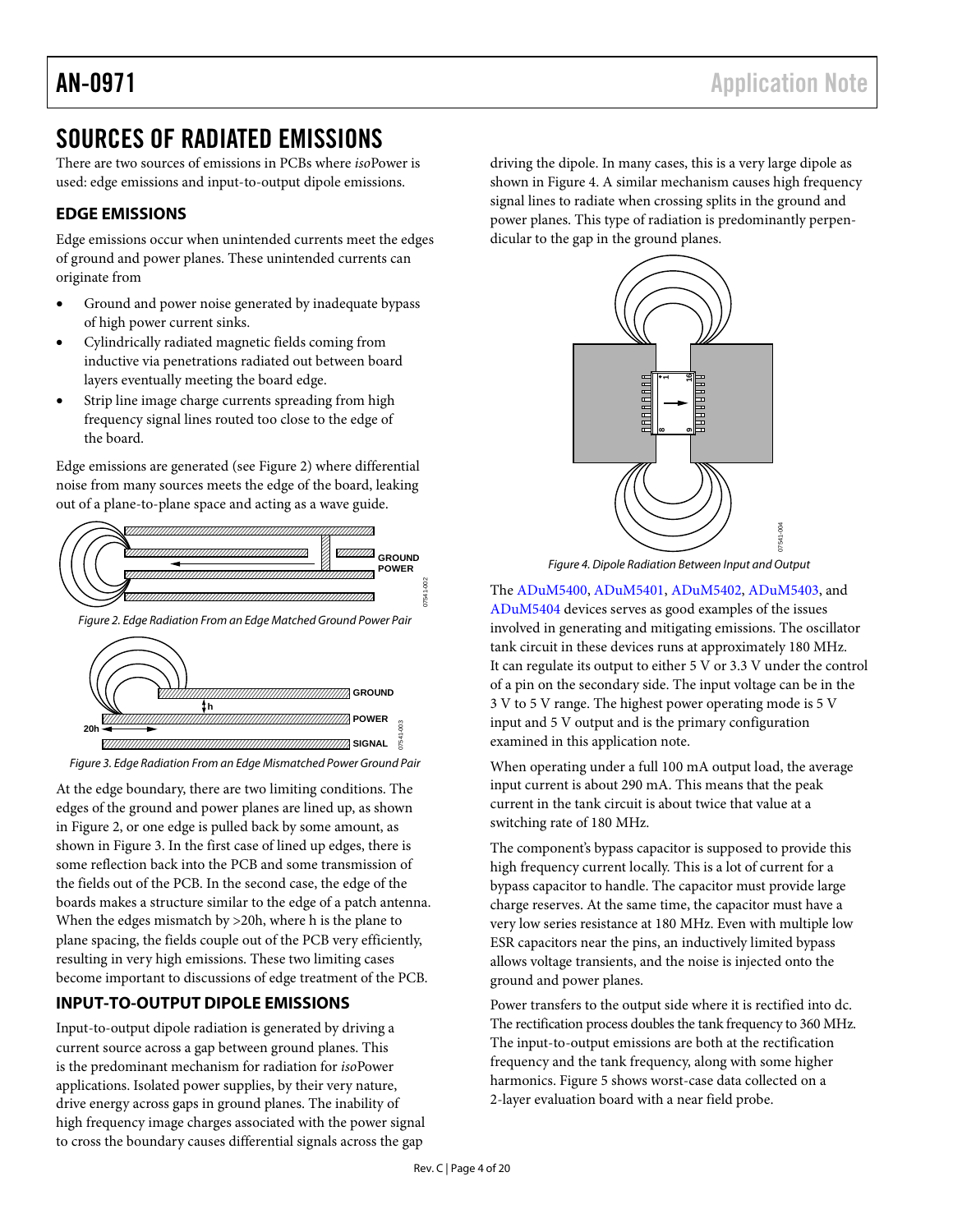## Application Note **AN-0971**



<span id="page-4-0"></span>*Figure 5. FFT of the Near Field Emissions from a 2-Layer Board*

A board with near field emissions, as shown i[n Figure 5,](#page-4-0) and without a chassis shield would fail FCC Class B emissions standards by approximately 30 dB at the 360 MHz peak.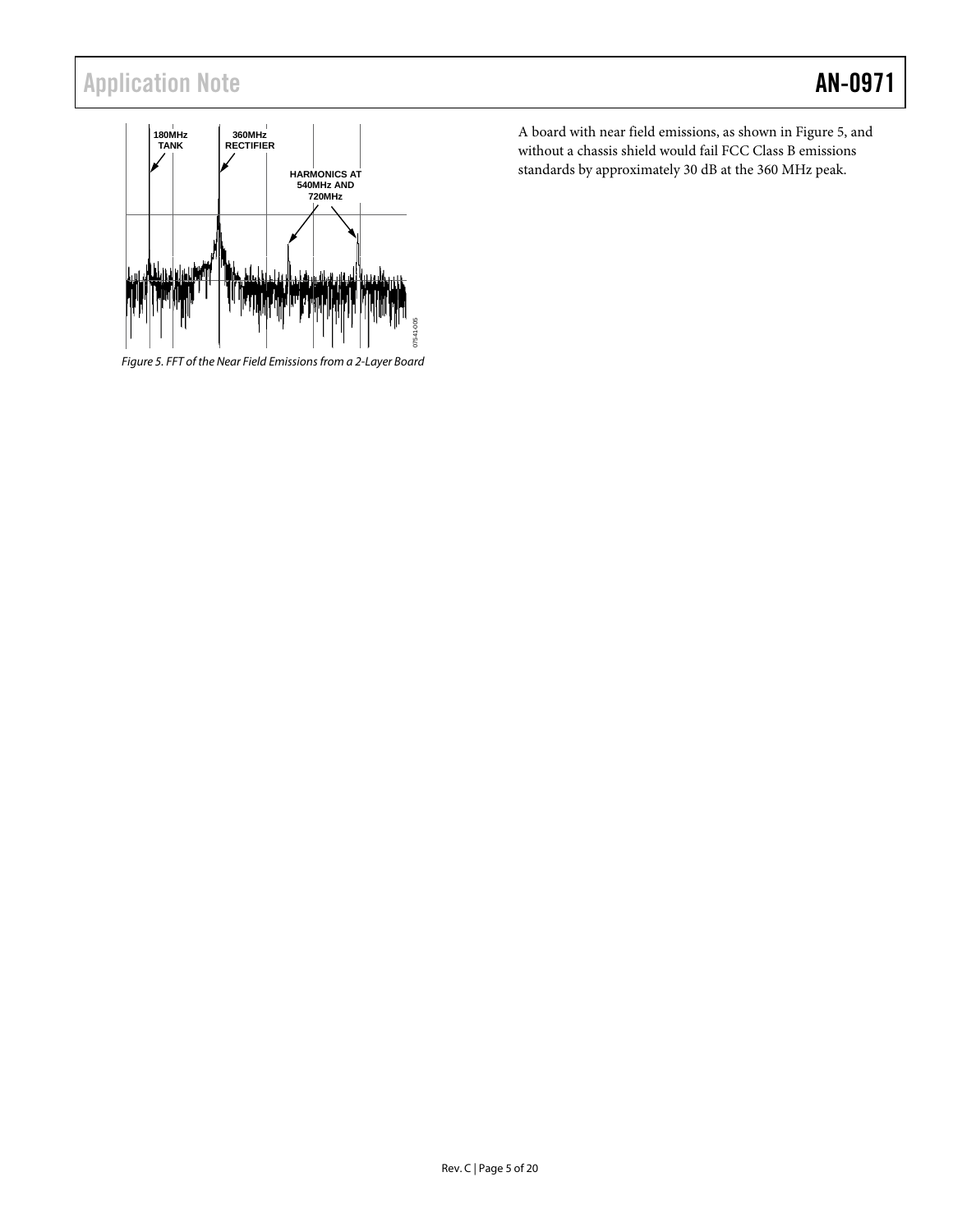## <span id="page-5-0"></span>SOURCES OF CONDUCTED NOISE

The large currents and frequencies also generate conducted noise on the ground and power planes. This issue is addressed along with radiated emissions because the causes and remedies for both types of EMI are addressed with the same PCB ground and power structures.

The inability of the bypass capacitors and ground/power planes to provide adequate high frequency current to the *iso*Power dcto-dc converter causes  $V_{DD}$  noise. The dc-to-dc converter switches power in bursts of 2.5 ns pulses with an amplitude of ~700 mA. An ideal bypass capacitor of a few microfarads should be adequate to supply the ac component of the current. Real world bypass capacitors are not ideal, and they connect to one or, more likely, both of the power planes by an inductive via. In addition, a large distance between ground and power planes creates a large inductance between them, restricting their ability to supply current quickly. These factors contribute to a large fraction of a volt of high frequency noise on the  $V_{DD}$  plane.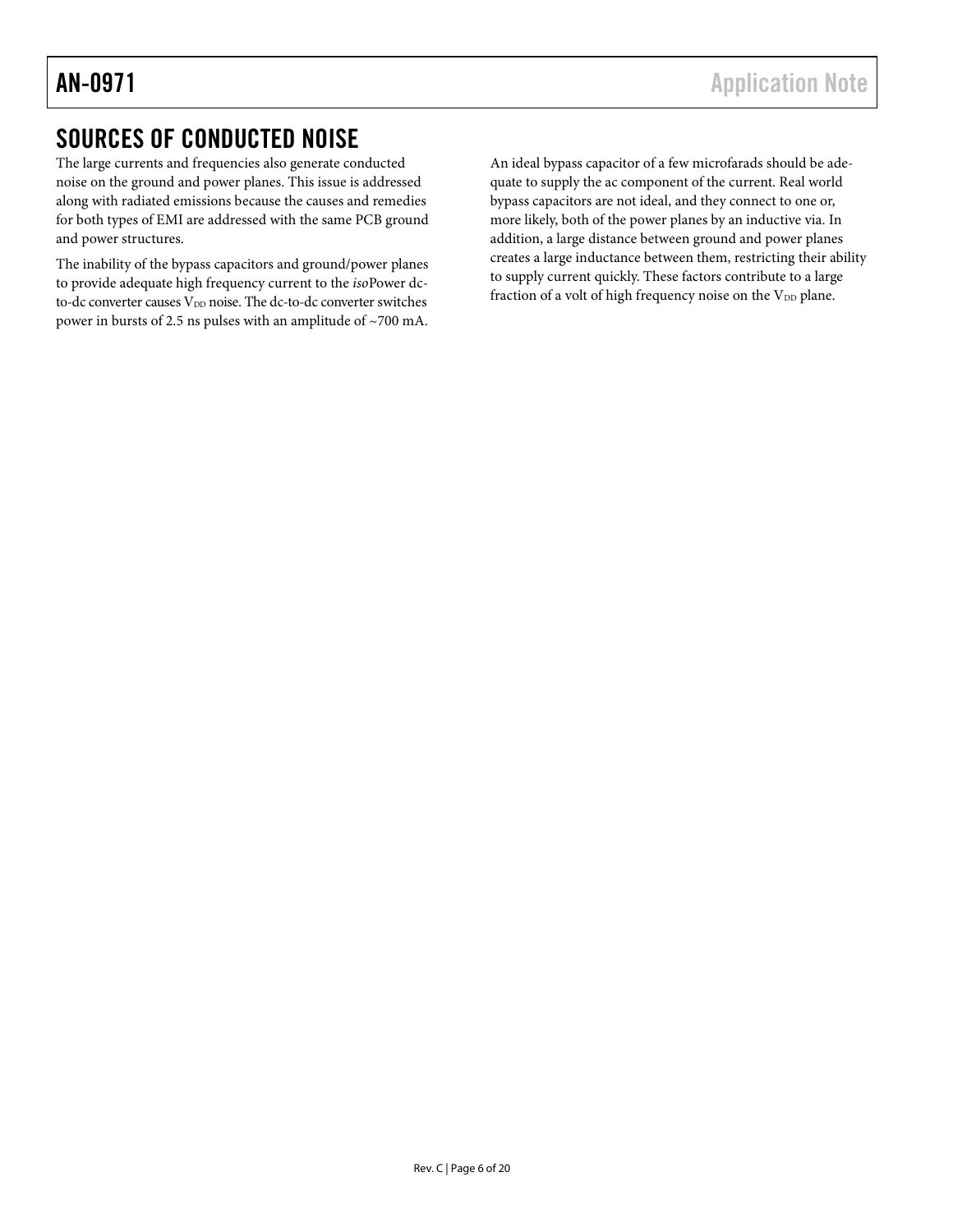## <span id="page-6-0"></span>EMI MITIGATION TECHNIQUES

Many mitigation techniques are available to the designer. Several techniques that apply directly to the *iso*Power devices are identified in this section. The choice of how aggressively EMI must be addressed for a design to pass FCC/CISPR emissions levels depends on the requirements of the design as well as cost and performance tradeoffs. The easiest radiated EMI mitigation technique to implement is to place the PCB in a grounded chassis with filter elements limiting noise escaping on cable shields. Although this application note does not describe this option, note that, where PCB related techniques are impractical, this method remains available.

The EMI mitigation practices rely on having relatively continuous ground and power planes and the ability to specify their relative positions and distances in the stack-up. This dictates that the minimum total number of planes is three: ground, power, and signal planes.

For practical considerations in board manufacture, a 4-layer board is the minimum stack-up. More layers are acceptable and can be used to greatly enhance the effectiveness of the recommended techniques.

The following techniques are effective in reducing EMI radiation and on-board noise:

- Input-to-output ground plane stitching capacitance
- Power control
- Edge guarding
- Interplane capacitive bypass

Circuit boards with test structures were prepared to evaluate each of these EMI mitigation techniques utilizing the [ADuM5400,](http://www.analog.com/adum5400?doc=an-0971.pdf)  [ADuM5401,](http://www.analog.com/adum5401?doc=an-0971.pdf) [ADuM5402,](http://www.analog.com/adum5402?doc=an-0971.pdf) [ADuM5403,](http://www.analog.com/adum5403?doc=an-0971.pdf) an[d ADuM5404.](http://www.analog.com/adum5404?doc=an-0971.pdf) The layout of each board was varied as little as possible to allow meaningful comparison of results. Testing was conducted at an EMI test facility in a shielded chamber. As expected, during EMI testing, it was determined that the emissions at the tank frequency (180 MHz) were predominantly in the plane of the board, suggesting that the primary mechanism for radiation is from the PCB edges. The rectification emissions (360 MHz) are primarily perpendicular to the isolation gap in the board, suggesting input-to-output dipole radiation.

#### <span id="page-6-1"></span>**INPUT-TO-OUTPUT STITCHING**

When current flows along PCB traces, an image charge follows along the ground plane beneath the trace. If the trace crosses a gap in the ground plane, the image charge cannot follow along. This creates differential currents and voltages in the PCB leading to radiated and conducted emissions. The solution is to provide a path for the image charge to follow along with the signal. Standard practice is to place a stitching capacitor in proximity to the signal across the split in the ground plane (see *PCB Design for Real-World EMI Control* by Archambeault and Drewniak in the [References](#page-19-1) section). This same technique

works to minimize radiation between ground planes due to the operation of *iso*Power.

There are at least three options to form a stitching capacitance.

- A safety rated capacitor applied across the barrier.
- A floating metal plane spanning the gap between the isolated and nonisolated sides on an interior layer, as shown in [Figure 6.](#page-7-1)
- Extending the ground and power planes on an interior layer into the isolation gap of the PCB to form a capacitor, as shown i[n Figure 7.](#page-7-2)

Each of these options has its advantages and disadvantages in effectiveness and area required to implement.

#### *Safety Rated Capacitor*

A stitching capacitance can be implemented with a simple ceramic capacitor across the barrier. Capacitors with guaranteed creepage, clearance, and withstand voltage can be obtained from many major capacitor manufacturers, such as Murata, Johansen, Hitano, and Vishay. Safety rated capacitors are available in several grades depending on their intended use. The Y2 grade is used in line-to-ground applications where there is danger of electric shock and is the recommended safety capacitor type for a stitching capacitor in a safety rated application. This type of capacitor is available in surface-mount and radial leaded disk versions.

Because safety capacitors are discrete components, they must be attached to the PCB with pads or through holes. This adds inductance to the capacitor on top of its intrinsic inductance. It also makes the stitching capacitor localized, demanding that currents flow to the capacitor, which can create asymmetrical image charge paths and added noise. These factors limit the effectiveness of discrete capacitors to frequencies below about 200 MHz.

#### *Stitching Capacitance Built into the PCB*

The PCB itself can be designed to create a stitching capacitor structure in several ways. A capacitor is formed when two planes in a PCB overlap. In this type of capacitor, the inductance of the parallel plate capacitor formed is extremely low, and the capacitance is distributed over a large area.

These structures must be constructed on internal layers of a PCB. The surface layers have minimum creepage and clearance requirements; therefore, it is not practical to use surface layers for this type of structure. This requires a minimum of four board layers.

A good option is to use a floating metal structure on an interior layer of the board to bridge between the primary and secondary power planes. Note that, hereafter, planes dedicated to ground or power are referred to as reference planes because, from an ac noise point of view, they behave the same and can be used for stitching capacitance interchangeably.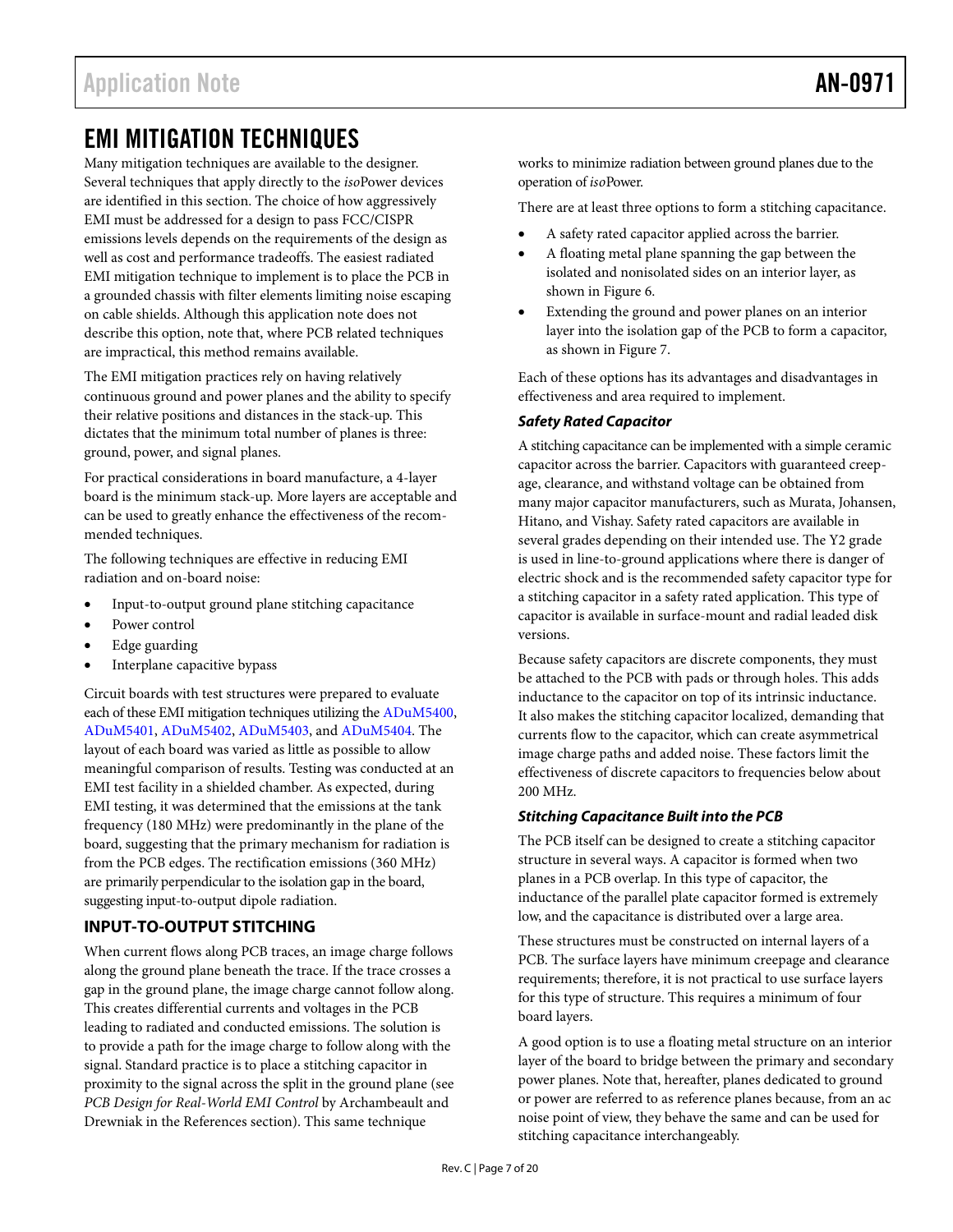#### *Floating Capacitive Structure*

An example of a floating stitching capacitance is shown in [Figure 6.](#page-7-1) The reference planes are shown in blue and green, and the floating coupling plane is shown in yellow. The capacitance of this structure creates two capacitive regions (shown with shading) linked by the nonoverlapping portion of the structure. To ensure that optimum capacitance is created for the area of the structure, the overlap areas of the primary and secondary sides should be equal.



*Figure 6. Floating Stitching Capacitance*

<span id="page-7-1"></span>The capacitive coupling of the structure i[n Figure 6](#page-7-1) is calculated with the following basic relationships for parallel plate capacitors:

$$
C = \frac{C_1 \times C_2}{C_1 + C_2}
$$
,  $C_1 = C_2 = \frac{A_x \varepsilon}{d}$ , and  $\varepsilon = \varepsilon_0 \times \varepsilon_r$ 

where:

*C* is the total stitching capacitance.

*AX* is the overlap area of the stitching capacitance to each reference plane.

*d* is the thickness of the insulation layer in the PCB (se[e Figure 6\)](#page-7-1).  $\varepsilon_0$  is the permittivity of free space,  $8.854 \times 10^{-12}$  F/m.

*εr* is the relative permittivity of the PCB insulation material, which is about 4.5 for FR4.

$$
C = \frac{1\varepsilon}{d} \times \left(\frac{w_1 \times w_2}{w_1 + w_2}\right) \tag{1}
$$

where *w1*, *w2*, *d*, and *l* are the dimensions of the overlapping portions of the floating plane and the primary and secondary reference planes, as shown in [Figure 6.](#page-7-1)

If  $w_1 = w_2$ , the equation simplifies to

$$
C = \frac{l w_1 \varepsilon}{2d} \tag{2}
$$

There are advantages and disadvantages of this structure in real applications. The major advantage is that there are two isolation gaps, one at the primary and one at the secondary. These gaps are called cemented joints, where the bonding between layers of FR4 provides the isolation. There are also two sequential paths through the thickness of the PCB material. The presence of these gaps and thicknesses is advantageous when creating a reinforced isolation barrier under some isolation standards. The disadvantage of this type of structure is that the capacitance is formed under active circuit area so there can be via penetrations and traces that run across the gaps. Equation 2 also shows that the capacitance formed is half as effective per unit area used compared to a simple parallel plate capacitor.

This architecture is best suited to applications where a larger amount of board area is available or where reinforced insulation is required.

#### *Gap Overlap Stitching*

A simple method of achieving a good stitching capacitance is to extend a reference plane from the primary and secondary sides into the area that is used for creepage on the PCB surface.



*Figure 7. Overlapping Plane Stitching Capacitance*

<span id="page-7-2"></span>The capacitive coupling of the structure i[n Figure 7](#page-7-2) is calculated with the following basic relationships for parallel plate capacitors:

$$
C = \frac{A\epsilon}{d} \text{ and } \epsilon = \epsilon_0 \times \epsilon_r \tag{3}
$$

where:

*C* is the total stitching capacitance.

*d* is the thickness of the insulation layer in the PCB,  $\varepsilon_0$  is the permittivity of free space,  $8.854 \times 10^{-12}$  F/m. *εr* is the relative permittivity of the PCB insulation material, which is about 4.5 for FR4.

$$
C = \frac{l w \varepsilon}{d} \tag{4}
$$

where *w*, *d*, and *l* are the dimensions of the overlapping portion of the primary and secondary reference planes, as shown in [Figure 7.](#page-7-2)

The major advantage if this structure is that the capacitance is created in the gap beneath the isolator, where the top and bottom layers must remain clear for creepage and clearance reasons. This board area is not utilized at all in most designs. The capacitance created is also twice as efficient per unit area as the floating plane.

This architecture has only a single cemented joint and a single layer of FR4 between the primary and secondary reference planes. It is well suited to smaller boards where only basic insulation is required.

#### <span id="page-7-0"></span>**EDGE GUARDING**

Noise on the power and ground planes that reaches the edge of a circuit board can radiate as shown in [Figure 2](#page-3-3) and [Figure 3.](#page-3-4)  If the edge is treated with a shielding structure, the noise is reflected back into the interplane space (see Archambeault and Drewniak in the [References](#page-19-1) section). This can increase the voltage noise on the planes but reduces edge radiation.

Making a solid conductive edge treatment on a PCB is possible, but the process is expensive. A less expensive solution that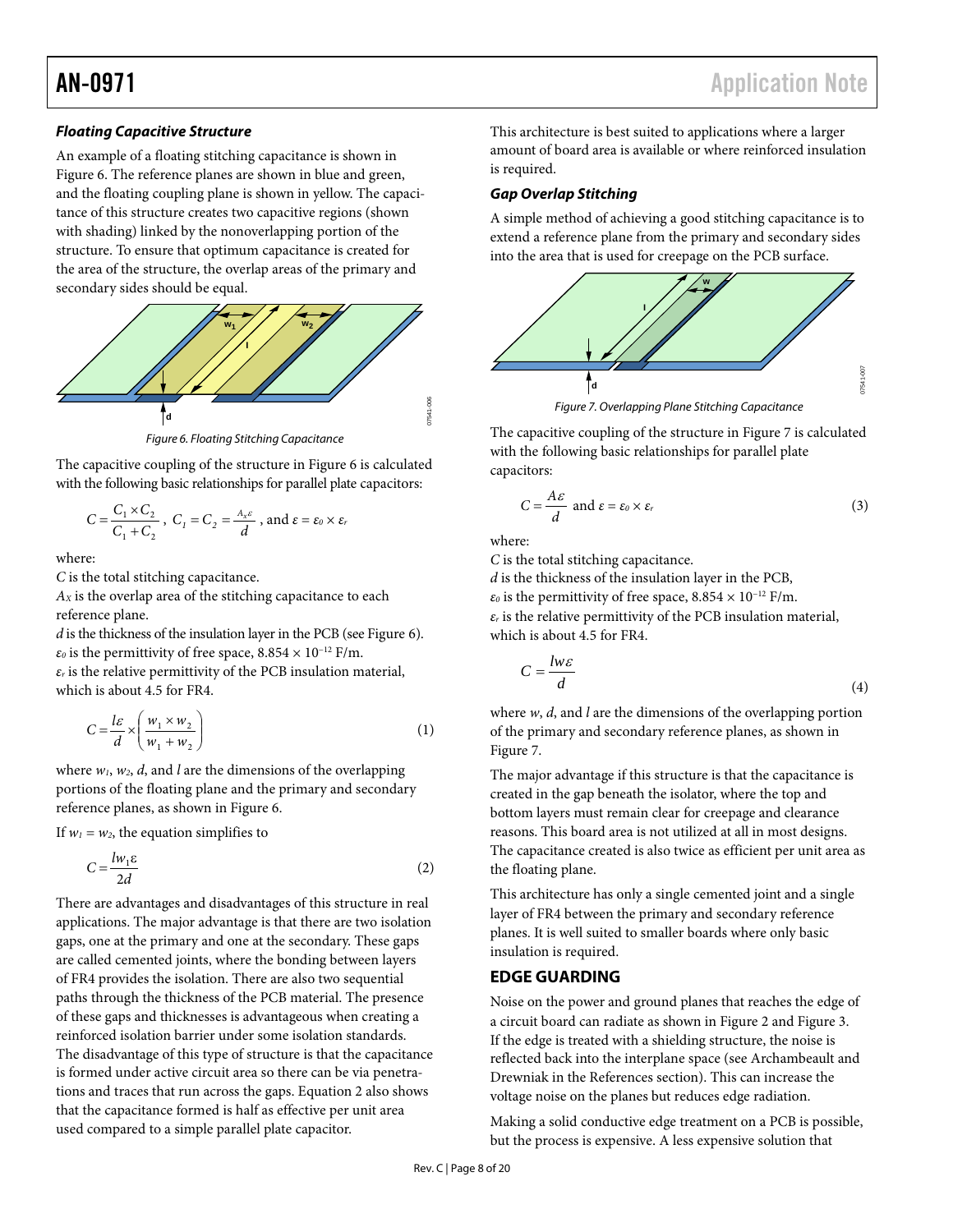## Application Note **AN-0971**

works well is to treat the edges of the board with a guard ring structure laced together by vias. The structure is shown in [Figure 8](#page-8-1) for a typical 4-layer board. [Figure 9](#page-8-2) shows how this structure can be implemented on the power and ground layers of the primary side of a circuit board.

<span id="page-8-1"></span>



<span id="page-8-2"></span>There are two goals in creating edge guarding. The first is to reflect cylindrical emissions from vias back into the interplane space, not allowing it to escape from the edge. The second is to shield any edge currents flowing on internal planes due to noise or large currents.

The spacing of the vias used to create the edge guard is difficult to determine without extensive modeling. Analog Devices test boards used 4 mm via spacing for the evaluation boards. This spacing is small enough to provide attenuation to signals less than 18 GHz, and it conformed to general guidance from other sources. The number of vias required is reasonable. Further investigation into the via density was not conducted.

#### <span id="page-8-0"></span>**INTERPLANE CAPACITIVE BYPASSING**

Interplane capacitance bypassing is a technique intended to reduce both the conducted and radiated emissions of the board by improving the bypass integrity at high frequencies. This has two beneficial effects. First, it reduces the distance that high frequency noise can spread in the ground and power plane pair. Second, it reduces the initial noise injected into the power ground planes by providing a bypass capacitance that is effective between 200 MHz and 1 GHz (see Archambeault and Drewniak in the [References](#page-19-1) section). Power and ground noise reduction provides a better operating environment for noise sensitive components near the *iso*Power device. Conducted emissions are reduced proportionate to the reduction in power and ground noise. The reduction in radiated emissions is not as significant as that achieved with the stitching or edge guarding techniques; however, it significantly improves the power environment of the board.

The stack-up used for EMI test boards was signal-groundpower-signal, as shown i[n Figure 10.](#page-8-3) A thin core layer is used for the power and ground planes. These tightly coupled planes provide the interplane capacitance layer that supplements the bypass capacitors required for proper operation of the device.



<span id="page-8-3"></span>In addition to the ground and power planes, the capacitance can be increased even further by filling signal layers with alternating ground and power fill. The top and bottom layers in [Figure 10](#page-8-3) are labeled signal/power and signal/ground to illustrate the fills on those particular layers. This has the added benefit of creating additional shielding for EMI that leaks around the edges of a via fence structure, keeping it in the PCB. Care must be taken when making ground and power fills. These fills must be tied back to the full reference plane because a floating fill can act as a patch antenna and radiate instead of shielding. Some recommended practices for fills include

- Fills should be tied to their appropriate reference plane along the edges with vias every 10 mm.
- Thin fingers of fill should be removed.
- If the fill has an irregular shape, put vias at the extreme edges of the shape.



The effectiveness of interplane capacitance is shown i[n Figure 12.](#page-9-2) It shows the noise generated by the PWM controlling the primary side oscillator in a part such as th[e ADuM5000](http://www.analog.com/adum5000?doc=an-0971.pdf) or a similar parts in that series (se[e Table 1](#page-2-1) for a parts list). In the top section is the noise on the  $V_{DD1}$  pin generated in a 2-layer board. The center section shows a substantial improvement in a PCB with ground and power planes separated by 24 mil. Finally, in the lower pane, a tightly spaced ground and power plane with a 4 mil separation shows noise much smaller than the supply ripple.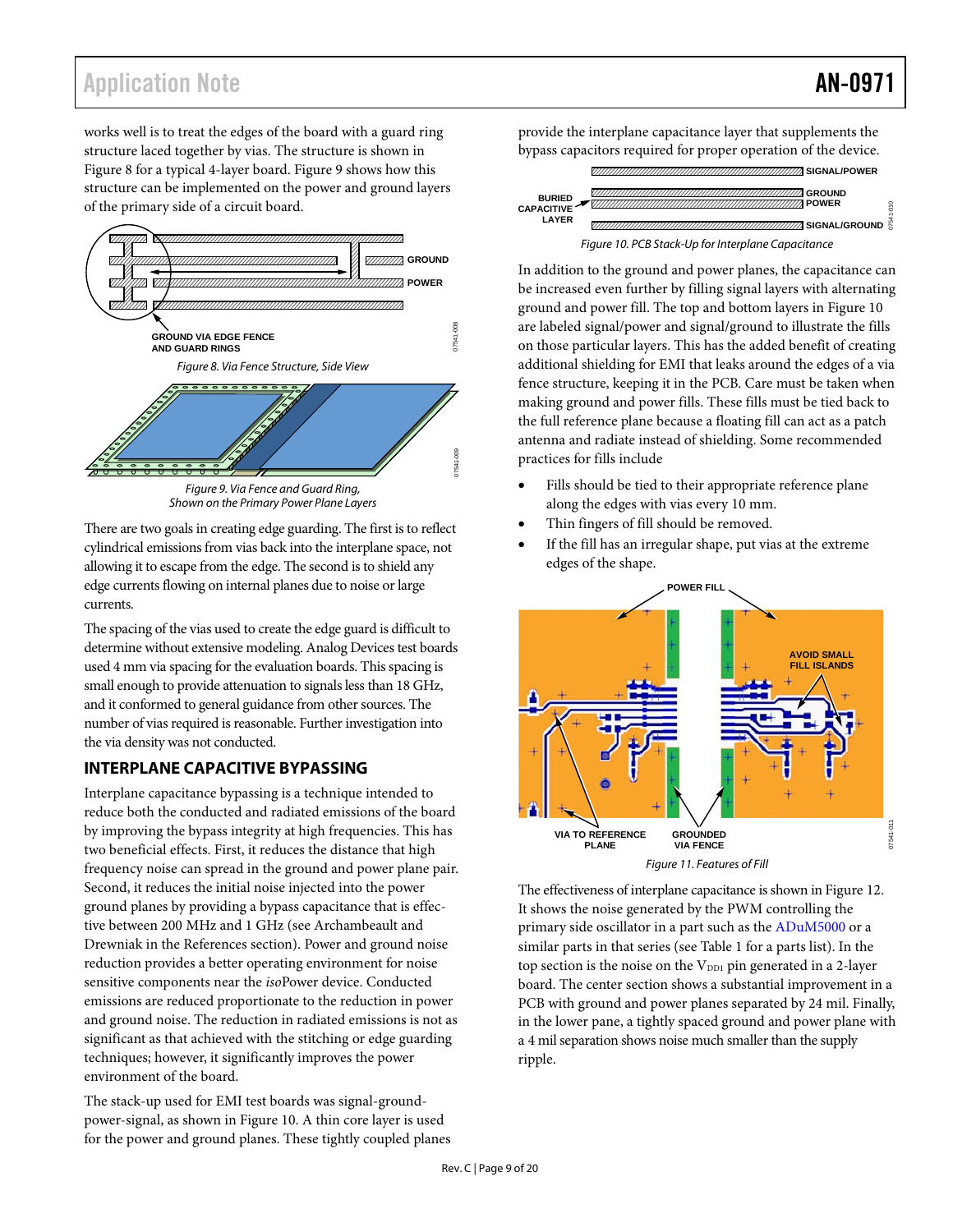

**Figure 12. V**<sub>DD</sub> Voltage Noise for Various Stack-Up Options

07541-012

#### <span id="page-9-2"></span><span id="page-9-0"></span>**POWER REDUCTION**

In *iso*Power devices with active feedback architecture, emissions can be reduced by keeping the tank circuit off as long as possible. Running *iso*Power with light loads achieves this for the devices listed i[n Table 1.](#page-2-1) Load reduction proves to be a very significant factor in emissions levels.

#### <span id="page-9-1"></span>**OPERATING VOLTAGE**

The operating voltage is the last parameter to choose when designing with *iso*Power. It is not as straightforward as simply selecting a low power or low voltage operating condition. As shown in [Figure 13,](#page-9-3) the emissions at 180 MHZ correlate closely with the duty factor of the PWM regulation signal and are largely independent of operating voltage. The PWM duty factor controls the proportion of time that the tank oscillator is actively switching. It implies that the noise generated by the tank circuit (180 MHz peak) is not directly proportional to the average current.



<span id="page-9-3"></span>*Figure 13. Emissions at the 180 MHz Tank Frequency vs. PWM Duty Factor*

Emissions at 360 MHz is proportional to the average load current. In practical application, this means that choosing whether it is better to operate at 3.3 V or 5 V from an EMI point of view depends on which peak needs to be controlled and the required load current. See th[e Operating Load and Voltage](#page-15-0)  [Dependence](#page-15-0) section of this application note for additional information.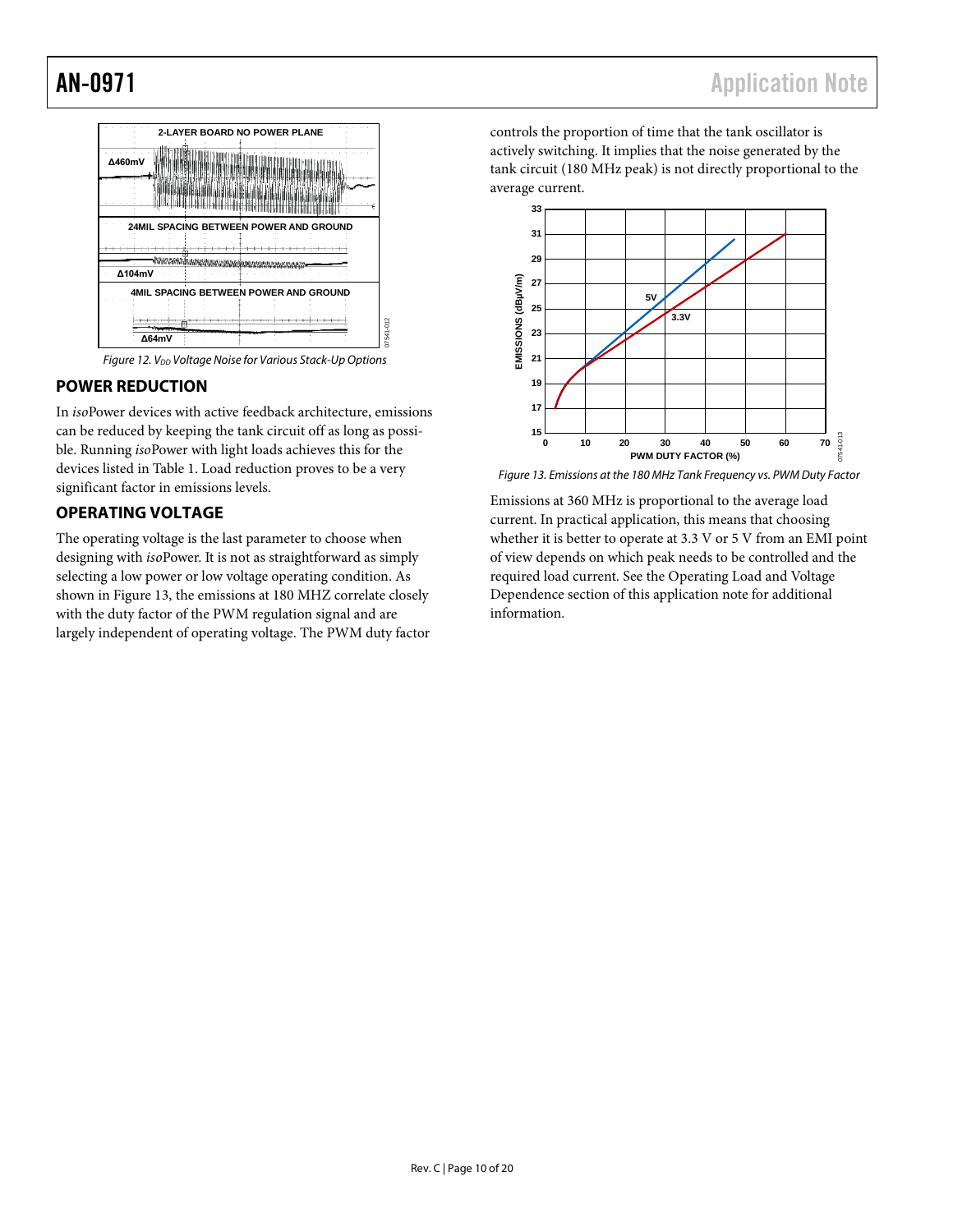## <span id="page-10-0"></span>RECOMMENDED DESIGN PRACTICES

Consider the following general design practices for minimizing EMI issues on PCBs. These methods do not introduce any additional isolation boundaries in the PCB that need certification review.

- Use a stack-up of at least four layers.
- Space the power and ground plane as closely as practical to optimize bypass.
- All vias in the power path should be as large as practical. Small vias have high inductance and generate noise. Using multiple small vias is not as effective in reducing via inductance as a single large via because the bulk of the current

goes through the closest via, even if multiple paths are present.

- Be very careful to route signal lines against a single reference plane. It is vital to maintain the image charge path so that image charges do not have to travel by circuitous routes to meet back with the original signal on another plane.
- Do not route high speed lines close to the edges of the PCB.
- Routing data or power off boards, especially through cables, can introduce an additional radiation concern. Feedthrough filter capacitors or similar filter structures can be used to minimize cable radiation.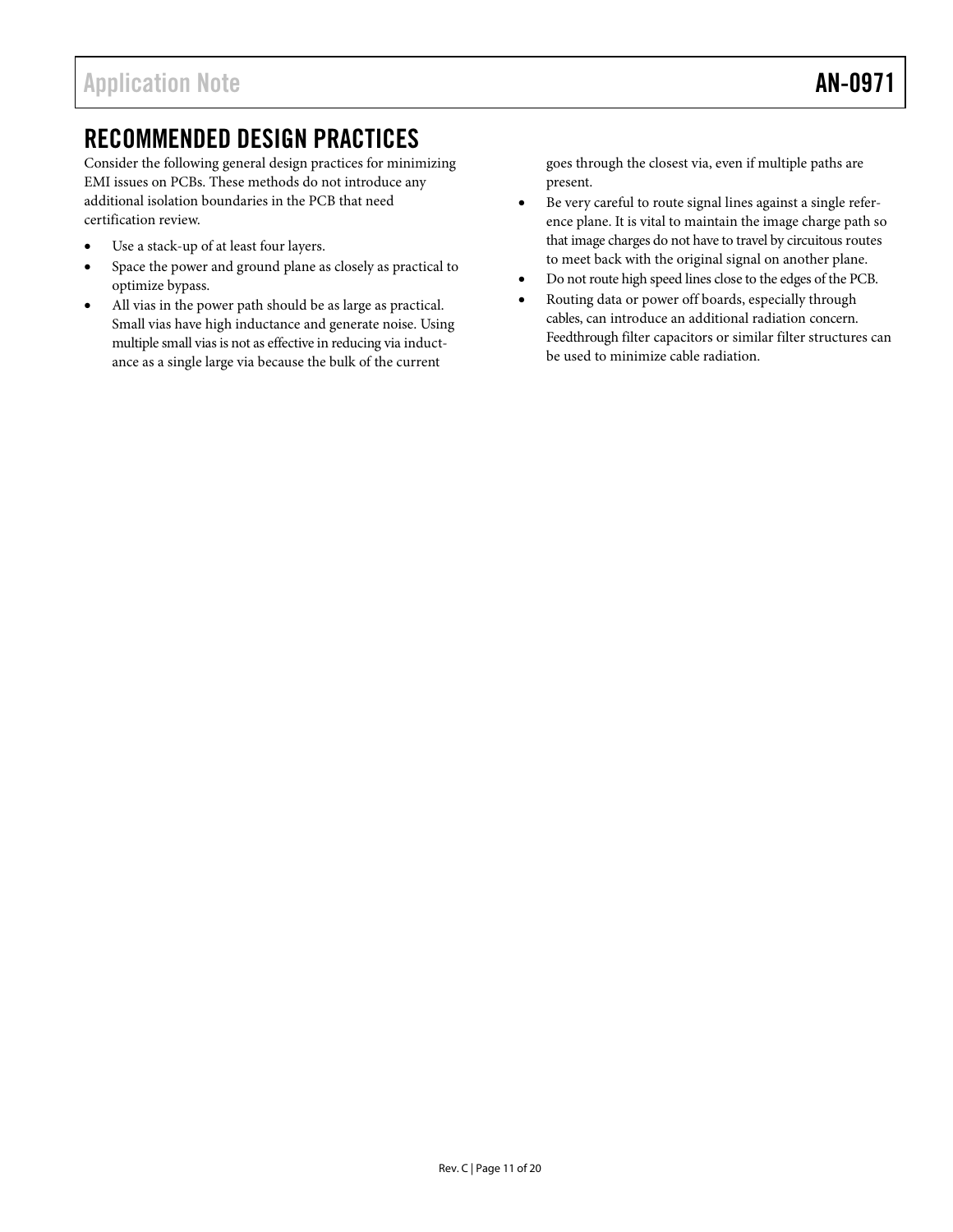## <span id="page-11-0"></span>MEETING ISOLATION STANDARDS

The techniques described in this application note do not affect board isolation, with the exception of input-to-output coupling through a stitching capacitance. When stitching is implemented with a safety capacitor, the capacitor has rated working and transient voltages, as well as specified creepage and clearance. This makes the safety capacitor relatively easy to deal with from a certification point of view. However, its performance as an EMI suppression element is limited.

The PCB stitching capacitor, by its nature, is most effective when conductors are located as close to each other as possible. To obtain maximum performance from these elements, it is necessary to push the internal spacing requirements as close to the limit as possible, while maintaining safety. Different standards can have completely different approaches to PCB construction and the applicable standard must be applied.

Certification agencies treat the surface layers of a multilayer PCB differently than interior layers. The surface has creepage and clearance requirements that are driven by air ionization and breakdown along dirty surfaces. Interior layers are treated as solid insulation or permanently cemented joints between solid insulation.



*Figure 14. Critical Distances in PCB Design*

<span id="page-11-1"></span>

| Table 2. Comparison of Isolation Creepage in Isolation Standards |  |  |  |  |
|------------------------------------------------------------------|--|--|--|--|
|------------------------------------------------------------------|--|--|--|--|

In PCB insulation, it is important to certification agencies that materials have an adequate dielectric breakdown to pass the transient test requirements and that they are constructed in a way that the insulation does not break down over time. [Table 2](#page-11-1) compares four standards to what is required to make a basic or reinforced insulation barrier inside a PCB.

In the case of basic insulation in printed circuit boards, there is no minimum specification for distance through the insulation. Thus, the designer has a great deal of flexibility in board layout. Materials such as FR4 must be thick enough to withstand the required overvoltage for the life of the product.

Reinforced insulation requires a minimum distance of 0.4 mm (about 16 mil) of insulation along a bonded surface, such as the gap between copper structures on an internal PCB layer or directly through the insulation from layer to layer in most cases. In addition, there can be type testing requirements for circuit boards unless multiple layers of insulation are used between active structures. Although this requirement necessitates careful board design and possibly more than four layers, it should not be burdensome if taken into account at the start of a design.

Capacitive coupling across the isolation barrier allows ac leakage and transients to couple from one ground plane to the other. Although 300 pF seems small, high voltage, high speed transients can inject significant currents across the barrier through this capacitance. Take this into account if the application is to be subjected to these environments.

|                                           | <b>IEC 60950</b>                                                |                                                | IEC 61010 2nd Edition                       |                                                 | IEC 61010 3rd Edition                                              |                                           | <b>IEC 60601</b>                               |  |
|-------------------------------------------|-----------------------------------------------------------------|------------------------------------------------|---------------------------------------------|-------------------------------------------------|--------------------------------------------------------------------|-------------------------------------------|------------------------------------------------|--|
| Type of<br><b>Insulation</b>              | <b>Through Insulation</b><br>(2.10.6.4)                         | Along a<br><b>Cemented Joint</b><br>(2.10.6.3) | Through<br><b>Insulation</b><br>(6.7.2.2.3) | Along a<br><b>Cemented Joint</b><br>(6.7.2.2.3) | Through<br>Insulation (6.7)                                        | Along a<br>Cemented<br><b>Joint (6.7)</b> | <b>Cemented and</b><br><b>Solid Insulation</b> |  |
| Functional<br><b>Insulation</b>           | No requirement                                                  | No<br>requirement                              | No<br>requirement                           | No requirement                                  | 0.4 mm minimum                                                     | $0.4$ mm<br>minimum                       | Verified by test                               |  |
| <b>Basic Insulation</b>                   | No requirement                                                  | No<br>requirement                              | No<br>requirement                           | No requirement                                  | 0.4 mm minimum                                                     | $0.4$ mm<br>minimum                       | Verified by test                               |  |
| Supplemental/<br>Reinforced<br>insulation | 0.4 mm minimum or<br>multiple layers of<br>insulation, precured | $0.4$ mm<br>minimum<br>(2.10.5.2)              | No<br>requirement                           | No requirement                                  | 0.4 mm minimum<br>or multiple layers<br>of insulation,<br>precured | $0.4$ mm<br>minimum                       | Verified by test                               |  |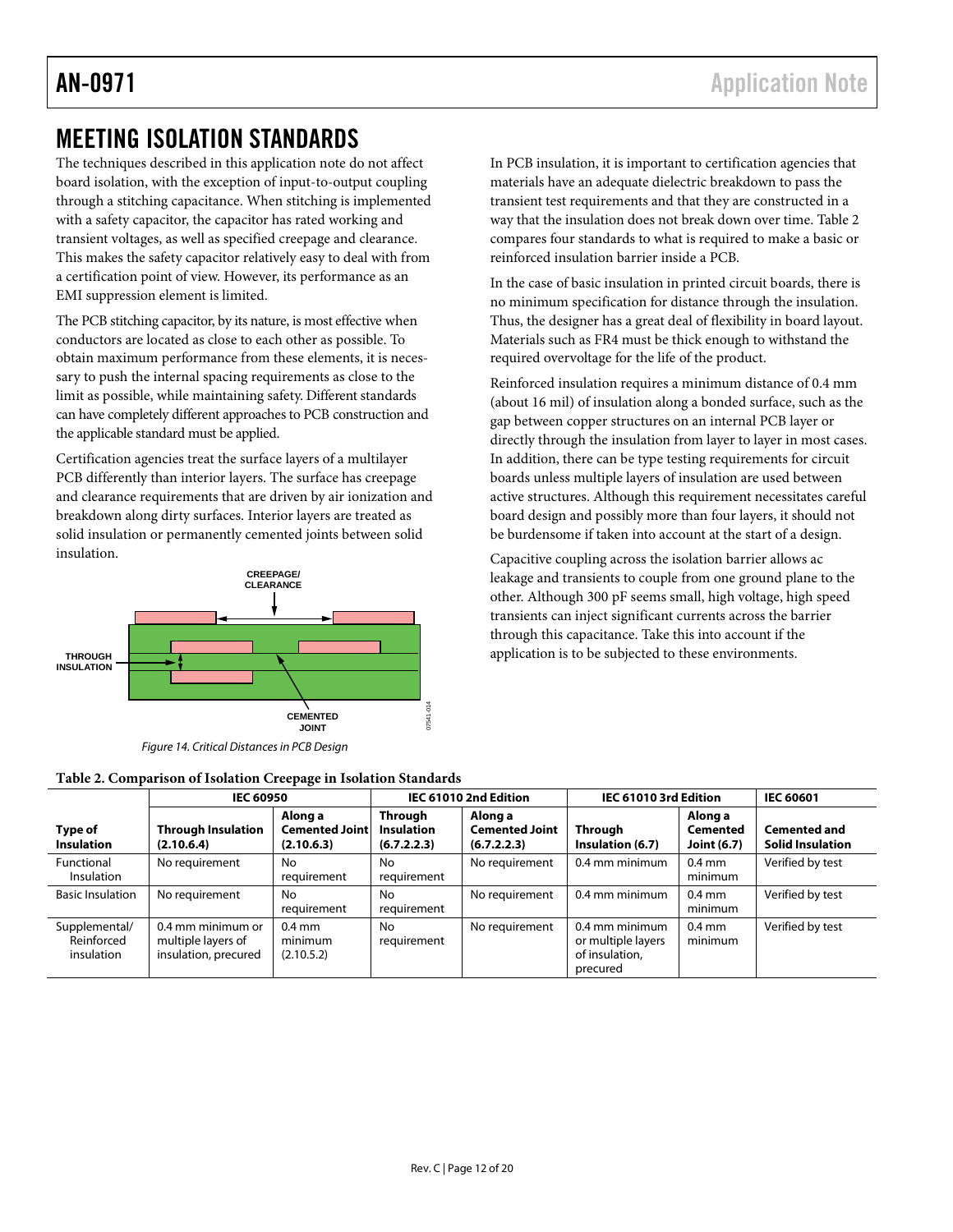## <span id="page-12-0"></span>EVALUATING PCB STRUCTURES FOR EMI

Choosing a combination of PCB structures and techniques can achieve the desired system radiated EMI goal. There are two sets of standards for radiated emissions, one from the United States Federal Communications Commission (FCC) and a second from Comité Internationale Spécial des Perturbations Radioelectrotechnique (CISPR), a special committee of the IEC.



<span id="page-12-1"></span>*Figure 15. FCC and CISPR Limits Corrected to 10 m Antenna Distance*

In this application note, the CISPR22 emissions standards are used for evaluating the PCB results[. Figure 15](#page-12-1) shows the relationship between FCC and CISPR levels. Over most of the spectrum, the CISPR levels are more conservative than the FCC levels, and because many products for the international markets must address both standards, only the CISPR pass limits are referenced in this application note. Refer t[o Figure 15](#page-12-1) for the relevant FCC levels if they are required for analysis.

Effectiveness of the EMI mitigation techniques was verified by creating a set of evaluation boards with different combinations of stitching capacitance, edge guarding, and size. The control for these experiments was a 4-layer PCB with interior ground and power planes separated by 4 mil of FR4. This gives a good amount of interplane capacitance on each side of the boundary, no edge guarding, and no stitching capacitance, as shown in [Figure 16.](#page-12-2) Testing was conducted at an EMI facility in a 3 m screen room. The goal was to view the broad spectrum of emissions rather than to focus on individual peaks. Peaks from this test correlate well to the results from the 10 m far field results.



*Figure 16. Control Board*

<span id="page-12-2"></span>Referring to [Figure 15,](#page-12-1) the emissions at these frequencies must be below 30 dBµV/m at 180 MHz and below 37 dBµV/m at 360 MHz normalized to 10 m antenna distance to achieve Class B emissions levels. The configuration of the control board is considered a standard PCB layout for isolation application. Emissions at a 5 V operating condition and full load represent the worst case for radiated emissions. [Figure 17](#page-12-3) shows the facility data collected for the control board. The features to note are the tank frequency peak at 180 MHz and the rectification frequency of 360 MHz. The harmonics at higher frequencies usually disappear when EMI mitigation is applied.



<span id="page-12-3"></span>*Figure 17. Emissions from the Control Board at 5 V and 90% Load*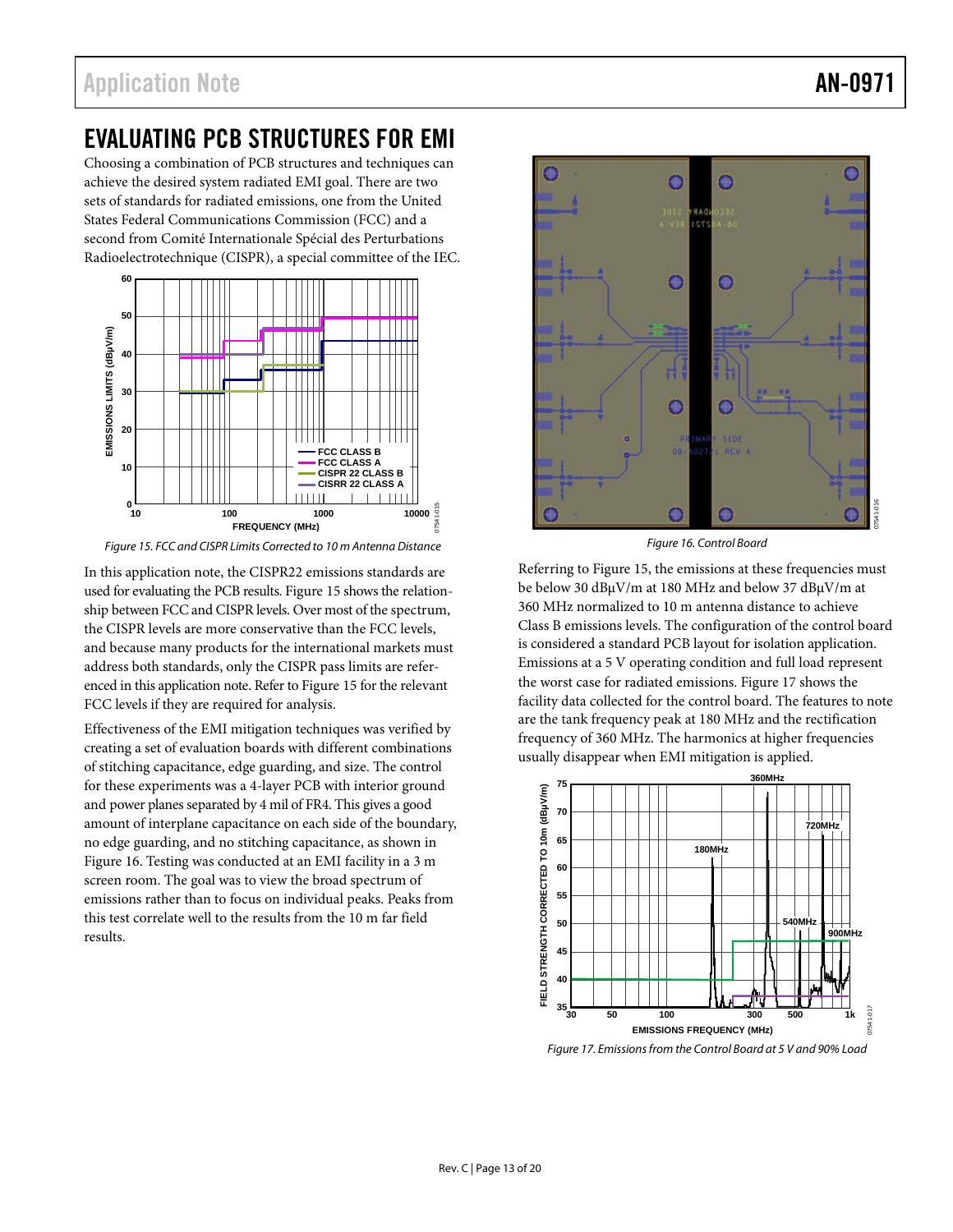[Table 3](#page-13-0) shows that emissions from this board are significant and must be reduced by 32 dB for the 360 MHz peak and 36 dB for the 180 MHz peak to bring them into compliance with CISPR Class B. Reducing that 36 dB of emissions is the goal of the design.

In th[e Stitching Capacitance Results](#page-13-1) an[d Edge Guarding Results](#page-14-0) sections, the data presented is normalized to the 5 V/5 V 90% load condition with no stitching capacitance, so that values from [Figure 20,](#page-14-1) [Figure 22,](#page-15-2) [Figure 23,](#page-15-3) an[d Table 4](#page-14-2) can be subtracted from the baseline operation of the application board directly.

#### <span id="page-13-0"></span>**Table 3. Class B Emission Limits**

| <b>Requirements</b>           | <b>180 MHz</b> | 360 MHz |
|-------------------------------|----------------|---------|
| 2-Layer PCB Emissions         | 62 dB          | 73 dB   |
| Class B Limit                 | 30dB           | 37 dB   |
| <b>Required EMI Reduction</b> | 32 dB          | 36 dB   |

#### <span id="page-13-1"></span>*Stitching Capacitance Results*

The addition of stitching capacitance has proven to be the most effective way to reduce emissions across the entire spectrum. It is most effective when it has very low inductance and is spread across the entire length of the barrier. The optimum geometry to achieve a level of stitching capacitance is dependent on available space and requirements of the regulatory requirements controlling the design. For this evaluation, a gap overlap capacitance was implemented because it develops a large capacitance and uses a part of the PCB that is usually cleared of all traces and components. Several other options are available and are described in the [Integrating Techniques](#page-16-0) section.

[Figure 18](#page-13-2) shows the PCB layout with the internal planes outlined. The board is built on a 4 mil core with power and ground planes extending from each side to overlap in the middle. The overlap is  $l = 114$  mm by  $w = 6.5$  mm and the separation,  $d = 0.1$  mm. Applying Equation 4, the stitching capacitance is 300 pF. An additional PCB was made with a shorter length to generate 150 pF of stitching capacitance. A modification allowed 75 pF capacitance measurements as well.

An example data set is shown i[n Figure 19.](#page-13-3) The peaks can clearly be seen at the expected frequencies. The two curves represent the control board with no stitching capacitance and the 300 pF overlap stitching capacitor configuration. There is a dramatic 25 dB to 30 dB drop in emissions due to the stitching capacitance depending on the peak. The peak values vary with load and voltage, but the reductions are independent of operating voltage and load current.

## AN-0971 Application Note



*Figure 18. Overlap Stitching Capacitance*

<span id="page-13-2"></span>

<span id="page-13-3"></span>*Figure 19. Effect of 300 pF of Stitching Capacitance on Emissions of a 10% Loade[d ADuM5400](http://www.analog.com/adum5400?doc=an-0971.pdf) or Similar Device*

[Figure 20](#page-14-1) summarizes the emissions as a function of stitching capacitance. Note that the shape of the curves is dependent on the frequency range of the emissions peak. Lower frequency emissions (<200 MHz) are only slightly reduced until the capacitance is greater than 150 pF. Higher frequency emissions (>200 MHz) have the majority of their reduction at less than 150 pF.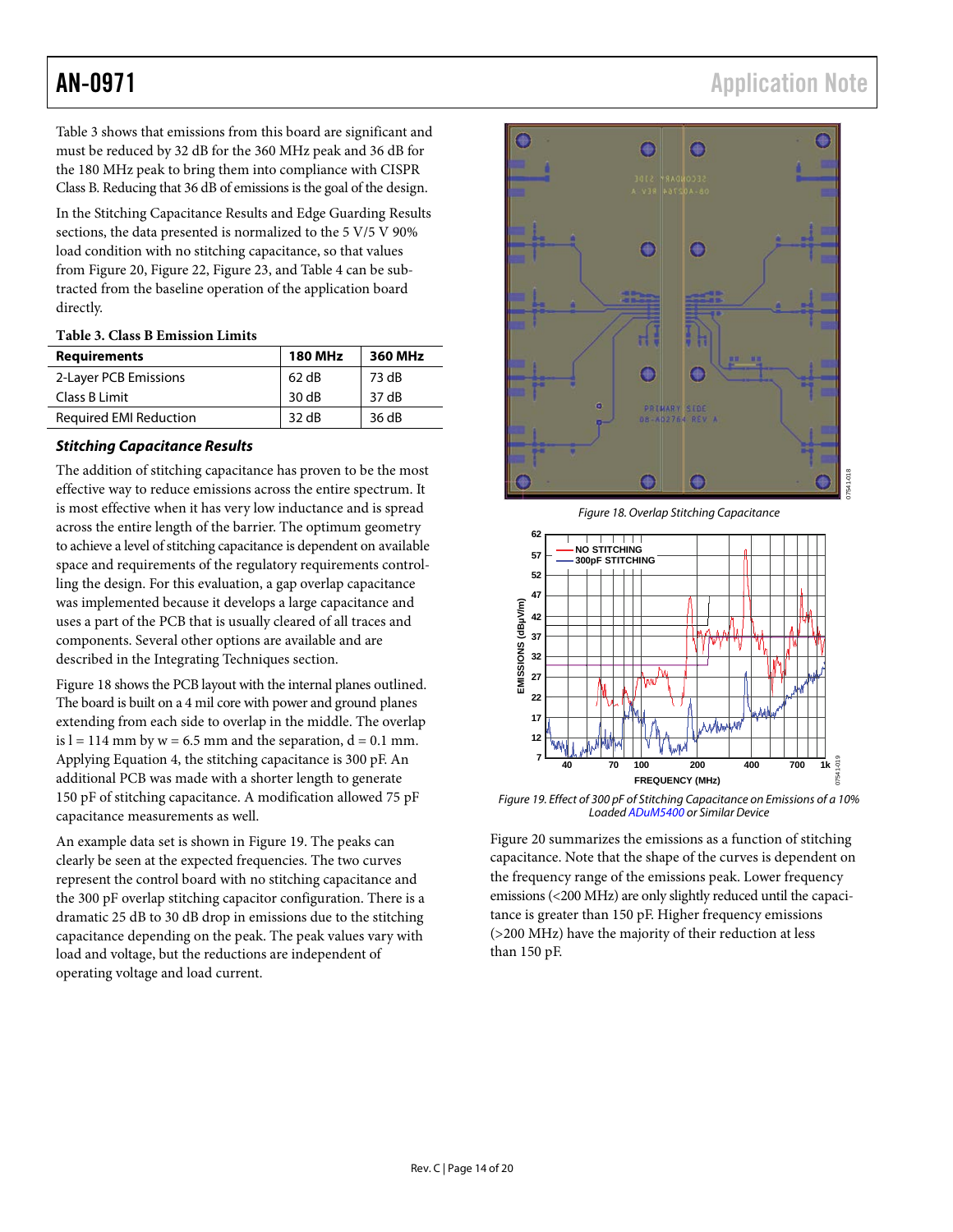## Application Note **AN-0971**



<span id="page-14-1"></span>The difference in the shape of the curves seems to be primarily related to inductance in the capacitive coupling and the required amount of capacitance to achieve the optimum result. At 360 MHz the low inductance stitching has sufficiently coupled the input and output planes with 150 pF. The 180 MHz emissions are primarily from the input plane and more bulk capacitance is required to reduce emissions. This makes some options available; because most component capacitors are still very effective as bypass below 200 MHz, the stitching capacitance can be made from a combination of PCB based stitching for low inductance and discrete component capacitors to increase the total capacitance. Several examples of options are examined in the [Integrating Techniques](#page-16-0) section.

The shape of the curves shows that when the amount of stitching capacitance is limited due to available board space, other measures must be taken to reduce the low frequency emissions, such as adding component capacitance or edge guarding.

#### <span id="page-14-0"></span>**EDGE GUARDING RESULTS**

In *iso*Power systems, the bulk of the current flows in the primary side ground and power planes and the vias that connect them to the active pins. This results in the majority of the edge radiation occurring on the primary side. Edge guarding is most effective when applied to the planes of the primary side of the converter. [Figure 21](#page-14-3) illustrates adding edge guarding to the test vehicle.

#### <span id="page-14-2"></span>**Table 4. Edge Guarding Reduction in Emissions**

| <b>Board Type</b> | <b>180 MHz</b> | 360 MHZ       |
|-------------------|----------------|---------------|
| Edge Guard        | $-11$ dBµV/m   | $-4.5$ dBµV/m |



<span id="page-14-3"></span>*Figure 21. Overlap Stitching Capacitance, Edge Guarding, and Ground/Power Fills*

Guarding is installed on both sides, but it is less effective on the secondary planes. A guard ring was applied to each layer, except the reference layer (se[e Figure 8](#page-8-1) an[d Figure 9\)](#page-8-2), and the layers linked together with vias every 4 mm. There are a few options for fencing near the *i*Coupler. If spacing is tight, the fence can be interrupted on all layers under the device, as shown in [Figure 21.](#page-14-3) Guard rings can also be interrupted only on the top and bottom layers and can continue on interior layers. The more disruption there is in the edge fence, the more EMI leakage is possible.

In some system isolation requirements, there can be a large distance required along cemented joints, up to the full surface creepage. In these cases, stitching and edge guarding is still possible and even more desirable. If long internal PCB creepage is required, in many cases, the stitching capacitance structures appear very similar to the offset edge case shown in [Figure 3,](#page-3-4) which can be an efficient radiator. An example of using edge guarding for offset edges is shown in [Figure 27.](#page-17-1)

Results for the edge guarded board are presented i[n Table 4.](#page-14-2)  Because most of the edge emissions are generated on the primary side by the large primary side currents, the largest reductions are in the 180 MHz peak, typically about −11 dBµV/m. The results for the 360 MHz peak are less than half as large.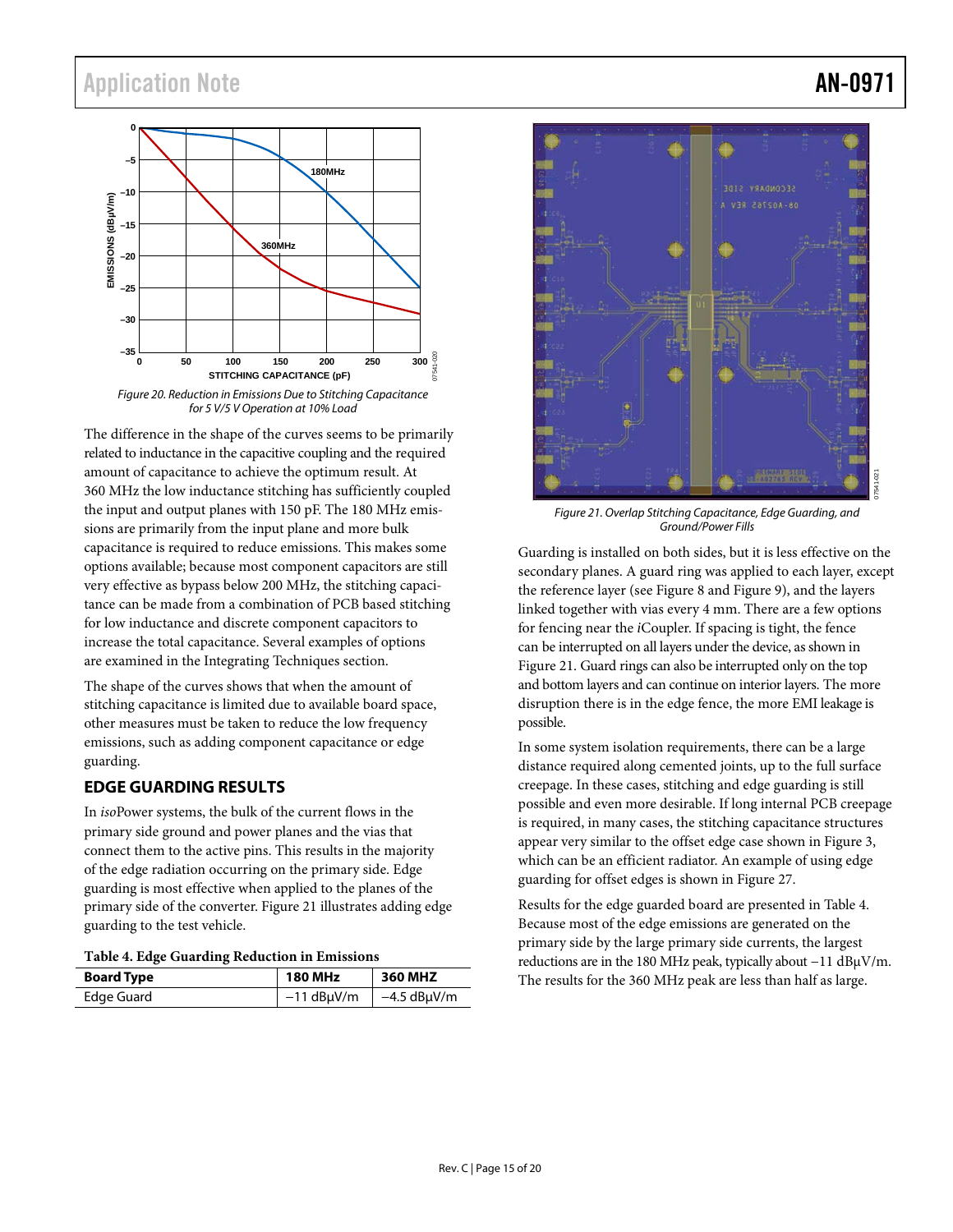#### <span id="page-15-0"></span>**OPERATING LOAD AND VOLTAGE DEPENDENCE**

Emissions are directly related to the length of time the tank oscillator is on[. Figure 22](#page-15-2) an[d Figure 23](#page-15-3) show how emissions at the tank frequency and the rectification frequency vary with load. The emissions are nearly linear with the current at higher loads. The emissions drop significantly at very light loads where the tank circuit may not turn on completely. With both a light load and a low output voltage, it is possible to reduce tank and rectification emissions by over 20 dB.

Because of the relationship of the tank duty factor to the load current at different voltages, the 180 MHz radiation when operating at 60 mA and 3.3 V load contains as much energy as operating at 100 mA and 5 V (see [Figure 22\)](#page-15-2). However, the power transferred at 5 V is more than twice as high.



*Figure 22. Emissions at 180 MHz vs. Load Current*

<span id="page-15-2"></span>When the 360 MHz behavior is examined in [Figure 23,](#page-15-3) it behaves more as expected with the 3.3 V emissions lower over almost the entire operating range. There is a significant benefit to running at 3.3 V at low load conditions.



*Figure 23. Emissions at 360 MHz vs. Load Current*

<span id="page-15-3"></span>When comparing the 180 MHz and 360 MHz responses at different voltages, these results show that operating at 3.3 V and low load, there is only a small penalty at 180 MHz and a benefit at 360 MHz. If there is a high load current, it is best to run at 5 V.

#### <span id="page-15-1"></span>**INTERPLANE CAPACITANCE**

The use of interplane capacitance in these designs has a marginal effect on emissions but a significant effect on power supply noise. The same layers used for stitching capacitance also make interplane capacitance on each side of the barrier. The same characteristics that produce good coupling for a stitching capacitance also make good interplane capacitance, that is, thin layers and continuous planes.

The board shown i[n Figure 21](#page-14-3) has alternating ground and power fills implemented in unused sections of signal layers. This can add to the interplane capacitance and has no effect on isolation. The islands of fill are connected to their respective planes with vias every 10 mm, and the layout is careful to avoid fingers of fill or isolated islands.

Use of signal layers in high layer count boards can also allow increased stitching capacitance by interdigitation of multiple layers (see th[e Integrating Techniques](#page-16-0) section for additional information).

07541-022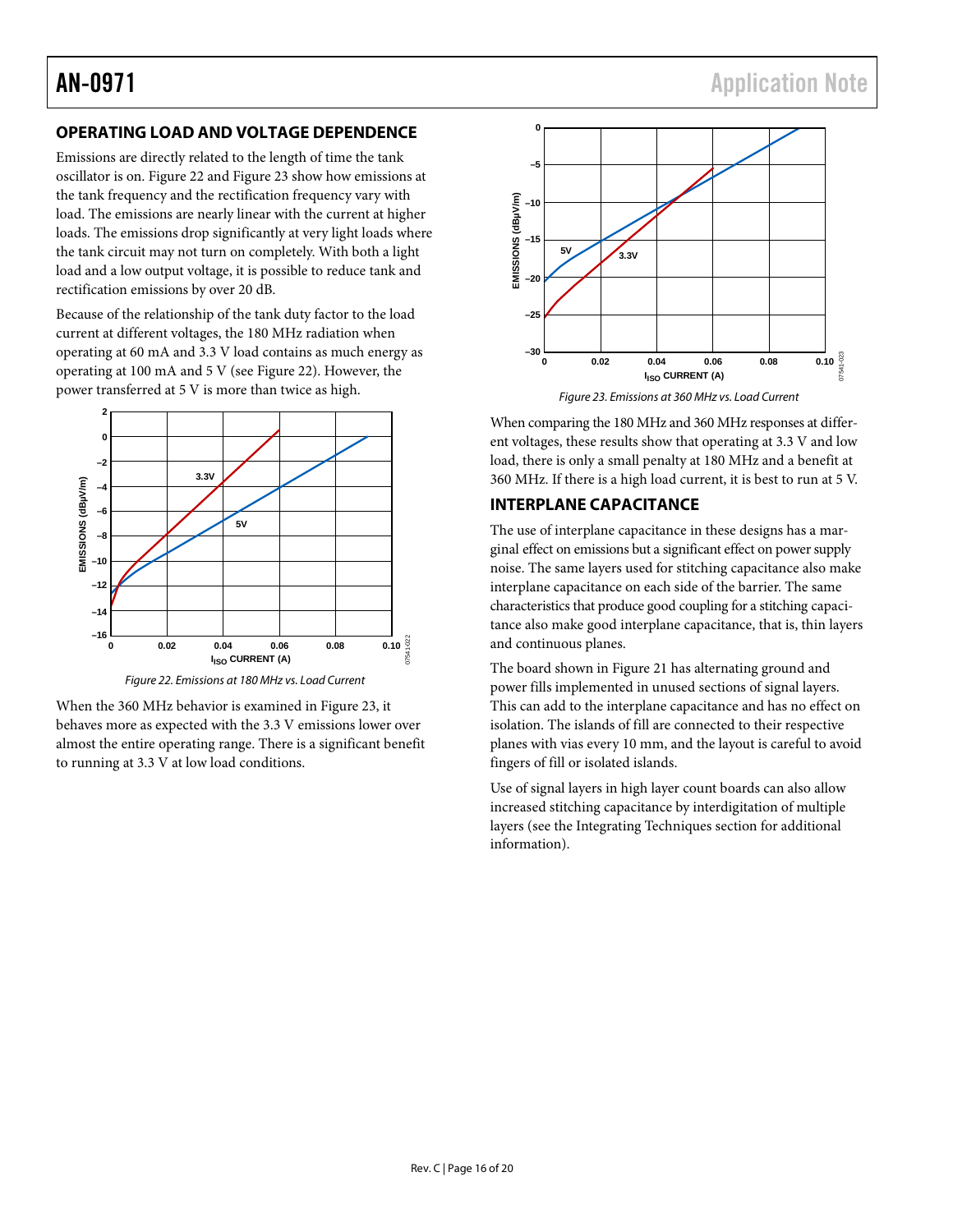## <span id="page-16-0"></span>INTEGRATING TECHNIQUES

Determining exactly which of the methods described in this application note should be combined to achieve the emissions target requires an expected baseline emissions measurement. The behavior of the control board can be used if no other estimate is available. Many of the options do not have a large impact on cost or area and can be implemented on any multilayer PCB. The process of choosing the PCB layout and application techniques to minimize EMI is illustrated i[n Figure 24.](#page-16-2) This breaks the process down into three categories: items that do not affect isolation, items that have isolation impacts, and, finally, a system level approach, such as shielding.



*Figure 24. Selecting EMI Mitigation Options* 

<span id="page-16-2"></span>To illustrate this process, two examples are examined, which cover most aspects of the process. To start with, create two types of application boards.

- A PCB capable of 60 mA of average current that must meet basic insulation
- A PCB that supplies less than 10 mA of current, but is capable of reinforced insulation

The control board is used as the baseline. Its emissions at full load are shown in [Table 3](#page-13-0) along with the CISPR Class B limits.

#### <span id="page-16-1"></span>**EXAMPLE 1—BASIC INSULATION BOARD**

For the first layout example, the 60 mA load is assumed to be the maximum load required for the application. This reduces the emissions by several decibels without any design effort. However, because this is still a relatively heavy current application from an *iso*Power perspective, edge guarding of the primary side is recommended. Edge guarding reduces the 180 MHz peak by 10 dB and provides some reduction of the 360 MHz peak as well. In addition, with the large power requirement, choosing a 5 V/5 V operating condition gives the lowest emissions (see [Figure 22\)](#page-15-2). Optimizing interplane capacitance should be considered if there are sensitive analog circuits or long cables attached to the application PCB, but it is optional.

The emissions have been reduced to 11 dB to 15 dB from the baseline with the methods already used, but to obtain the 32 dB and 36 dB reductions required for Class B, stitching capacitance must be employed. Because this is not a medical application, the user has the flexibility to add cross barrier capacitance. Only basic insulation is required; therefore, the smallest size of the stitching capacitor is the single overlap option. Adding up the reductions thus far yields 15 dB in the 180 MHz peak and 11 dB in the 360 MHz peak. This leaves 17 dB in the lower frequency and 21 dB at the higher frequency to obtain. As shown in [Figure](#page-14-1) 20, 140 pF of stitching is required to achieve the goal for the 360 MHz peak, but 250 pF is required to make the 180 MHz peak meet the desired level. Using Equation 4, assuming a 4 mil dielectric and an 8 mm overlap, a 77 mm long capacitor structure is required to produce a 250 pF capacitance.

#### <span id="page-16-3"></span>**Table 5. Basic Insulation 4-Layer Board**

|                  |              | <b>Relative Change</b> |                        |  |
|------------------|--------------|------------------------|------------------------|--|
| <b>Parameter</b> | Value        | <b>180 MHz</b><br>Peak | <b>360 MHz</b><br>Peak |  |
| Power Level      | 60 mA at 5 V | $-4$ dB $\mu$ V/m      | $-7$ dB $\mu$ V/m      |  |
| Edge Guarding    | N/A          | $-11$ dB $\mu$ V/m     | $-4$ dB $\mu$ V/m      |  |
| Stitching        | 250 pF       | $-17$ dB $\mu$ V/m     | $-27$ dB $\mu$ V/m     |  |
| Total            |              | $-32$ dB $\mu$ V/m     | $-38$ dB $\mu$ V/m     |  |

[Table 5](#page-16-3) shows a summary of the reductions achieved with a 250 pF stitching capacitance with edge guarding and 60 mA of current at 5 V. The capacitive stitch is built as shown i[n Figure 25.](#page-16-4)  Note that, with a 4-layer board, the full PCB creepage must be observed on the top and bottom layers, but the spacing can be much smaller on the internal layers.



<span id="page-16-4"></span>*Figure 25. Basic Insulation Single Overlap Stitching Capacitor*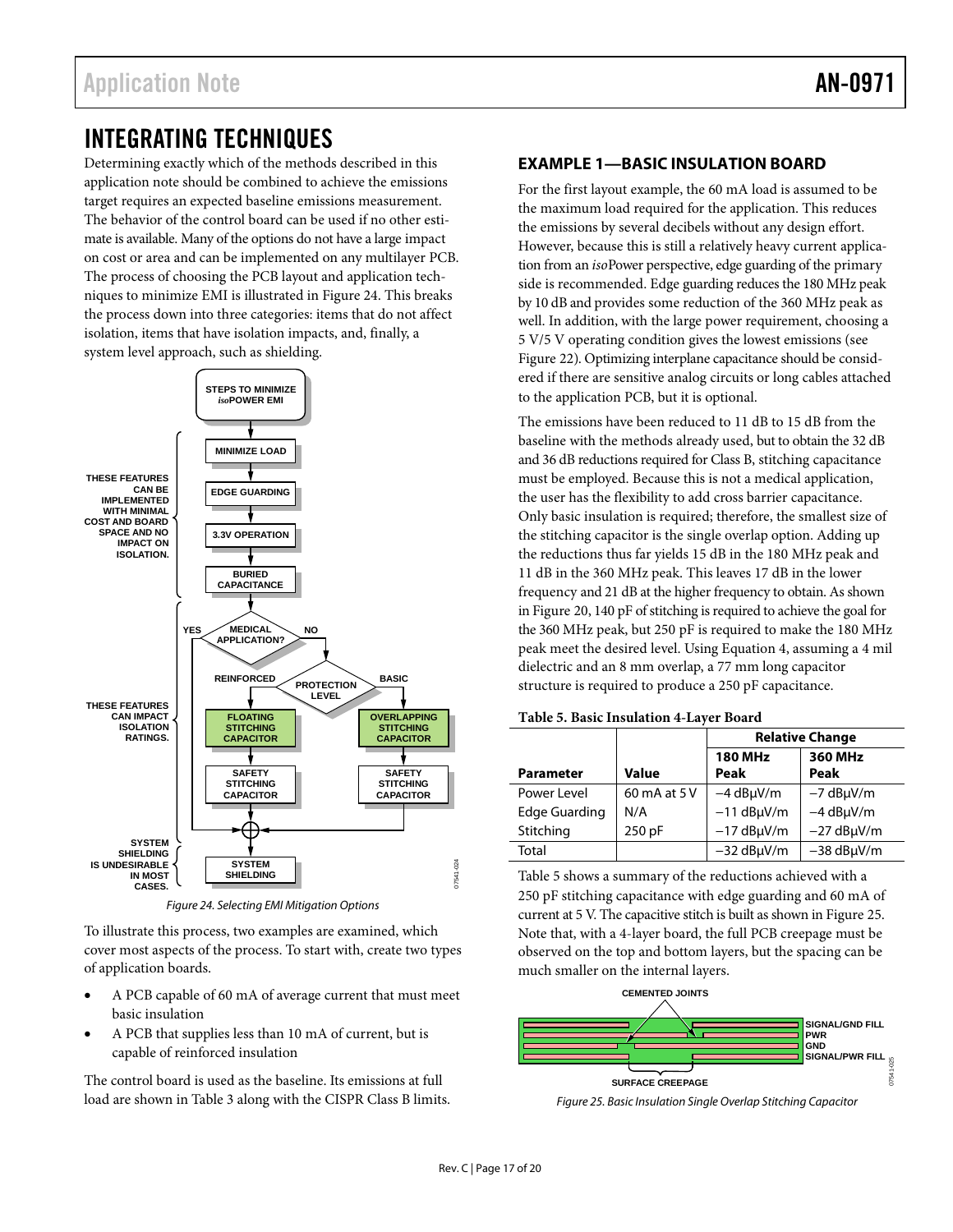This design may be acceptable if 77 mm of overlap length is available. If space is at a premium, an additional option is shown in [Figure 26.](#page-17-2) Because the required capacitance for the 360 MHz peak is smaller than what is required at 180 MHz, design the PCB for the 140 pF stitching capacitance and supplement with a safety rated capacitor. This reduces the length of the stitching capacitor to 44 mm and adds a 160 pF safety capacitor.



*Figure 26. Augmented Stitching with Safety Capacitor*

<span id="page-17-2"></span>Finally[, Figure 27](#page-17-1) shows the basic insulation structure with edge guards in place. Note that the ground planes used for the edge guard are also used for the stitching capacitor. This avoids the 20h patch antenna effect.



*Figure 27. Edge Guarding Added to the Basic Capacitive Stitching*

<span id="page-17-1"></span>An additional technique to increase capacitance without large PCB space is to use interdigitated stitching capacitors, as shown i[n Figure 28.](#page-17-3) Because the extra layers that overlap are connected to the primary planes with vias, the extra planes are more inductive than the primary overlap. This is not typically a problem because the lower frequency peak requires the largest capacitance and more inductance can be tolerated. As noted previously, when edge guarding is used, it works best to use the edge guard ground planes for coupling.



<span id="page-17-3"></span>*Figure 28. Different Methods of Interdigitating Stitching Capacitance to Maximize Coupling*

### <span id="page-17-0"></span>**EXAMPLE 2—REINFORCED INSULATION BOARD**

The second board requires reinforced insulation. The analysis of edge guarding remains the same. Because the current level is low, there is an advantage in the 360 MHz peak to run the supply at 3.3 V/3.3 V (see [Figure 23\)](#page-15-3).



<span id="page-17-4"></span>*Figure 29. Minimum Reinforced Insulation, Floating Stitching Capacitor*

If the standards for this example allow a 2-layer reinforced structure, a stitching capacitor can be constructed as shown in [Figure 29.](#page-17-4) Performing a calculation similar to the previous example, the minimum stitching capacitance is 210 pF. Because the floating stitch in reinforced applications uses twice the area as the single overlap, this results in the capacitor being very large (see Equation 2).

|                      |                | <b>Relative Change</b> |                    |
|----------------------|----------------|------------------------|--------------------|
| <b>Parameter</b>     | Value          | <b>180 MHz</b><br>Peak | 360 MHz<br>Peak    |
| Power Level          | 10 mA at 3.3 V | $-10$ dB $\mu$ V/m     | $-22$ dB $\mu$ V/m |
| <b>Edge Guarding</b> | N/A            | $-11$ dB $\mu$ V/m     | $-4$ dB $\mu$ V/m  |
| Stitching            | 210 pF         | $-11$ dB $\mu$ V/m     | $-26$ dB $\mu$ V/m |
| Total                |                | $-32$ dB $\mu$ V/m     | $-52$ dB $\mu$ V/m |

In Example 1, a safety capacitor was used to supplement stitching at low frequencies so that the PCB stitching capacitor can be reduced. This can be done in this context as well, but high voltage safety capacitors are relatively expensive, and there may be regulatory restrictions; therefore, it is undesirable to use safety capacitors. There are, however, alternatives for both safety and size.

If more layers are available, a safety rated stitching capacitor can be constructed, as shown in [Figure 30.](#page-17-5) This structure places at least four layers of PCB material between the active input and output structures. For most agencies, it is acceptable without test or certification. The capacitance can be complicated to calculate because there can be coupling to several layers, but the spacing is larger as well. Usually, this highly reinforced PCB has the largest area requirements.



<span id="page-17-5"></span>*Figure 30. Reinforced Insulation, Floating Stitching Capacitor*

07541-030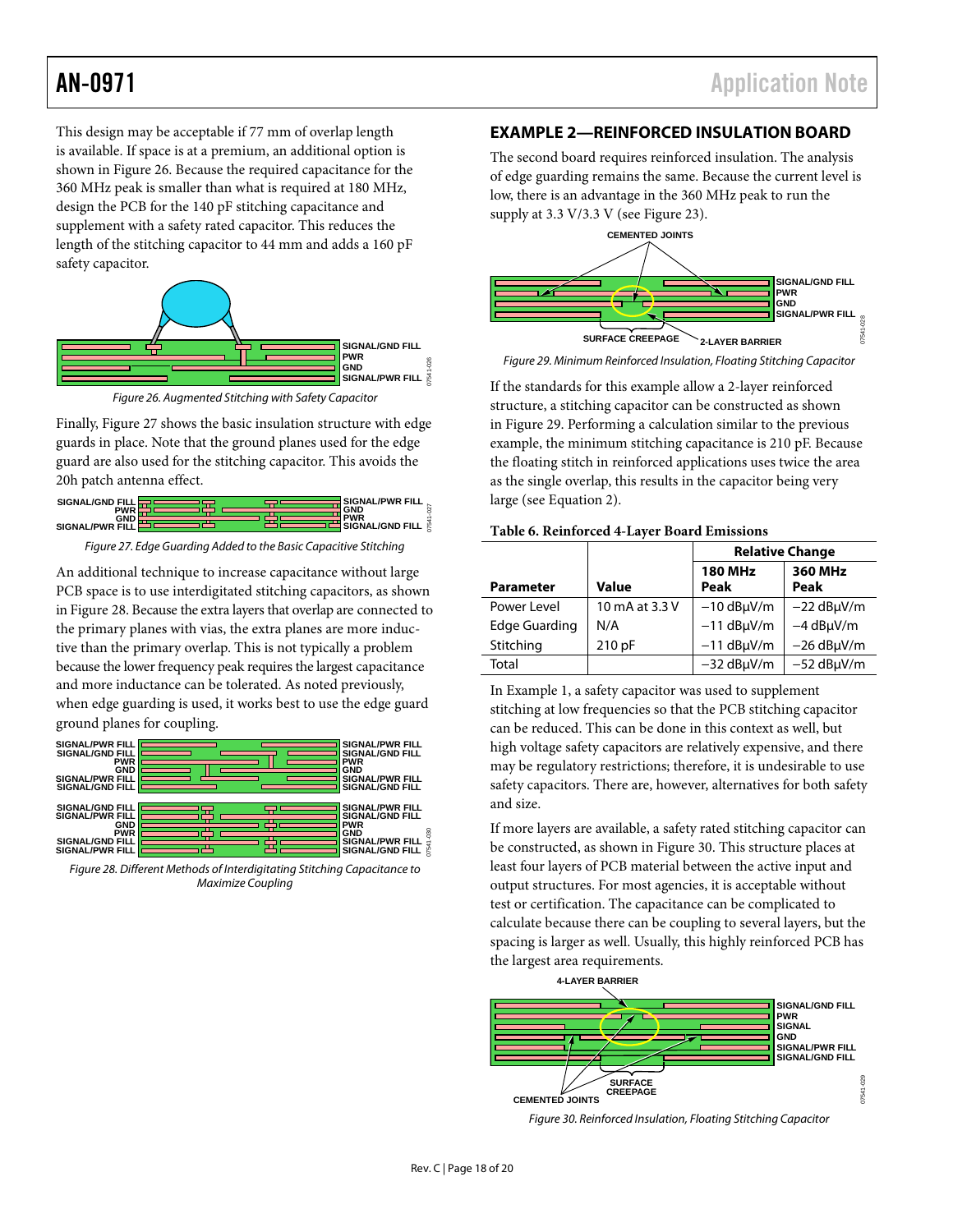#### <span id="page-18-0"></span>**ADDITIONAL LAYOUT CONSIDERATIONS**

In the previous examples, the boards have small internal distances between the primary and secondary planes to maximize coupling and minimize radiation. The design guidelines apply to the well-controlled areas away from the edges of the PCB. However, care must be taken at the edges of the circuit board to maintain the same level of robustness at the edges as in the field. The two properties of breakdown that must be addressed are the relatively low breakdown of air and the intensification of electric fields at metallic corners or points. Planes that are exposed at the edge of the PCB or even close to the edge of the PCB can provide a breakdown path.

Boards are manufactured in large sheets, then cut or scribed and snapped into individual boards. The cutting operations can be inaccurate or cause cracking and fraying of the FR4 material. If the tightly spaced internal layers come near the edge of the board, they can be exposed to low breakdown air by inaccurate cutting or microscopic cracking of the FR4. This creates problems, especially if the gap between the input and output layers terminates at the edge of a PCB at a sharp corner, which enhances electric fields and becomes the most likely location for arcing.

It is highly recommended that the inside corners of the interior planes be beveled such that they have the full creepage of the top layers where they intersect the edges of the PCB.

[Figure 31](#page-18-1) shows a poor and a good layout where interior planes meet the edge of a board. The top drawing illustrates two planes that are closely spaced in the field of the PCB. The corners near the top and bottom of the gap are closely spaced and extend all the way to the edge of the PCB. Because the PCB integrity can be lower at this point, or the PCB sectioning process may even

expose the planes, this is a prime location for high voltage breakdown.

The lower diagram in [Figure 31](#page-18-1) shows how rounding (exaggerated for emphasis) or beveling the corners and pulling the overlap portion of the plane back from the edge keeps this from being a weak point in the isolation design. It eliminates sharp corners and moves an edge of one of the planes back far enough to ensure sufficient high integrity PCB material is present near the edge.



<span id="page-18-1"></span>*Figure 31. Designs for Close Planes Meeting the PCB Edges*